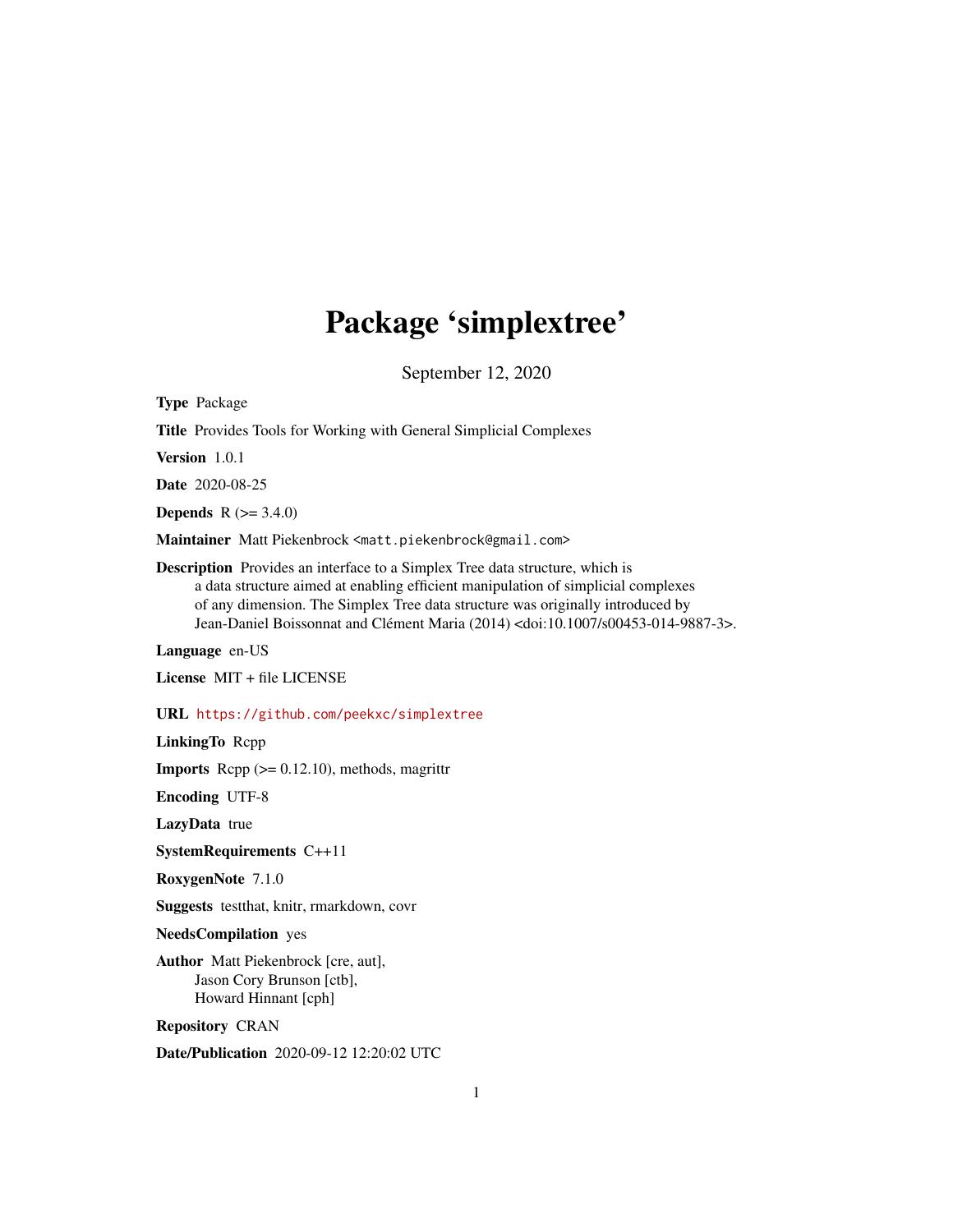# R topics documented:

|                                                                                                               | 3              |
|---------------------------------------------------------------------------------------------------------------|----------------|
|                                                                                                               | 3              |
|                                                                                                               | $\overline{4}$ |
|                                                                                                               | $\overline{4}$ |
|                                                                                                               | 5              |
|                                                                                                               | 5              |
|                                                                                                               | 5              |
|                                                                                                               | 6              |
|                                                                                                               | 7              |
|                                                                                                               | 8              |
|                                                                                                               | 8              |
| $empty\_face \dots \dots \dots \dots \dots \dots \dots \dots \dots \dots \dots \dots \dots \dots \dots \dots$ | 9              |
|                                                                                                               | 9              |
|                                                                                                               | 10             |
|                                                                                                               | 10             |
|                                                                                                               | 11             |
|                                                                                                               | 12             |
|                                                                                                               | 12             |
|                                                                                                               | 13             |
|                                                                                                               | 14             |
|                                                                                                               | 15             |
|                                                                                                               | 16             |
|                                                                                                               | 16             |
|                                                                                                               | 17             |
|                                                                                                               | 17             |
| link                                                                                                          | 18             |
|                                                                                                               | 18             |
|                                                                                                               | 19             |
|                                                                                                               | 20             |
|                                                                                                               | 21             |
|                                                                                                               | 21             |
|                                                                                                               | 24             |
|                                                                                                               | 24             |
|                                                                                                               | 25             |
|                                                                                                               | 26             |
| remove                                                                                                        | 26             |
| rips                                                                                                          | 27             |
|                                                                                                               | 28             |
|                                                                                                               | 29             |
|                                                                                                               | 31             |
| threshold                                                                                                     | 32             |
|                                                                                                               | 32             |
| traverse                                                                                                      |                |
|                                                                                                               | 33             |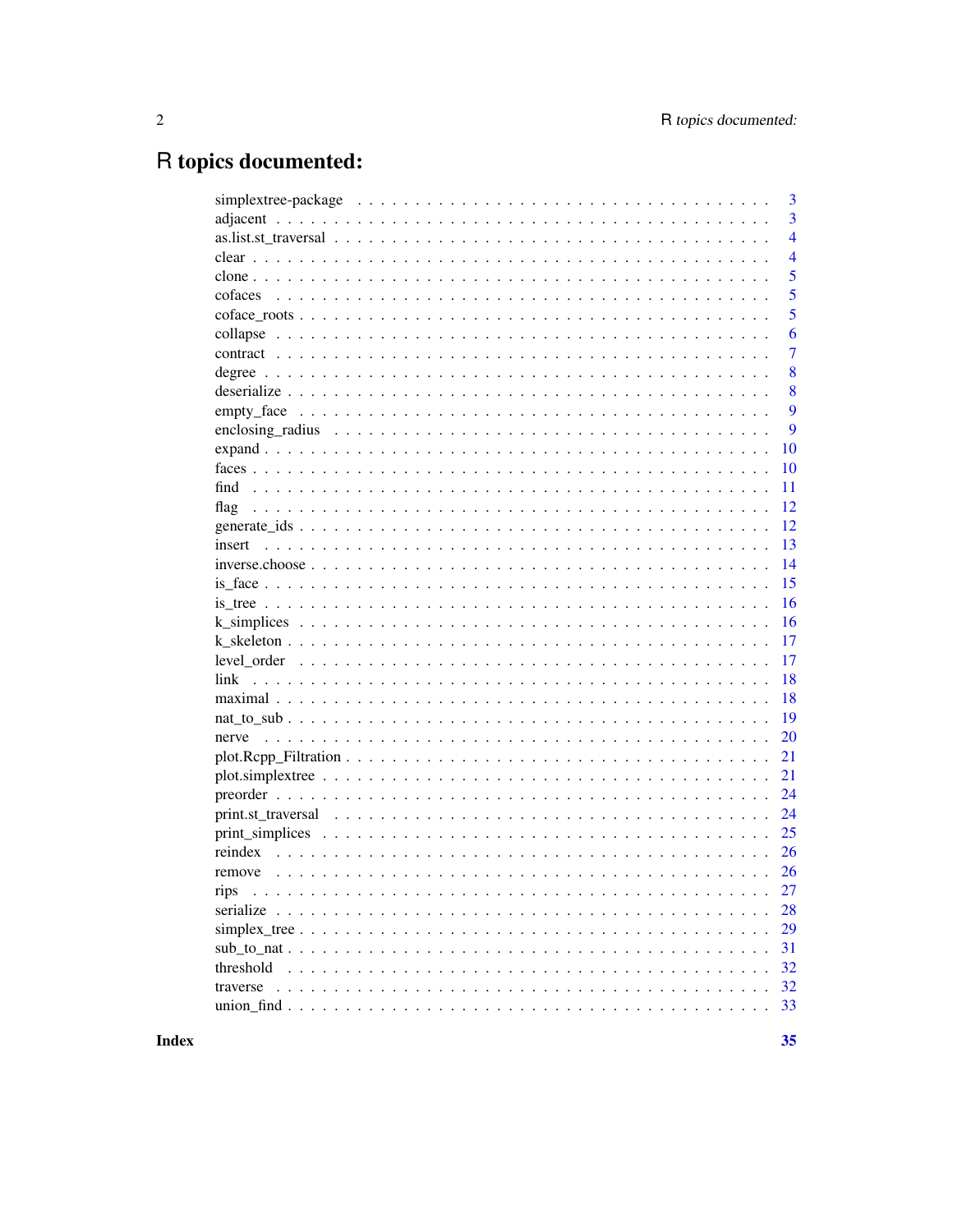<span id="page-2-0"></span>simplextree-package *simplextree package*

### Description

Provides an R/Rcpp implementation of a Simplex Tree data structure and its related tools.

#### Details

This package provides a lightweight implementation of a Simplex Tree data structure, exported as an Rcpp Module. The current implementation provides a limited API and a subset of the functionality described in the paper.

### Author(s)

Matt Piekenbrock

<span id="page-2-1"></span>adjacent *Adjacent vertices.*

### Description

Returns a vector of vertex ids that are immediately adjacent to a given vertex.

#### Usage

```
adjacent(st, vertices)
```
#### Arguments

| st       | a simplex tree. |
|----------|-----------------|
| vertices | vertex ids.     |

```
st <- simplex_tree(1:3)
st %>% adjacent(2)
# 1 3
```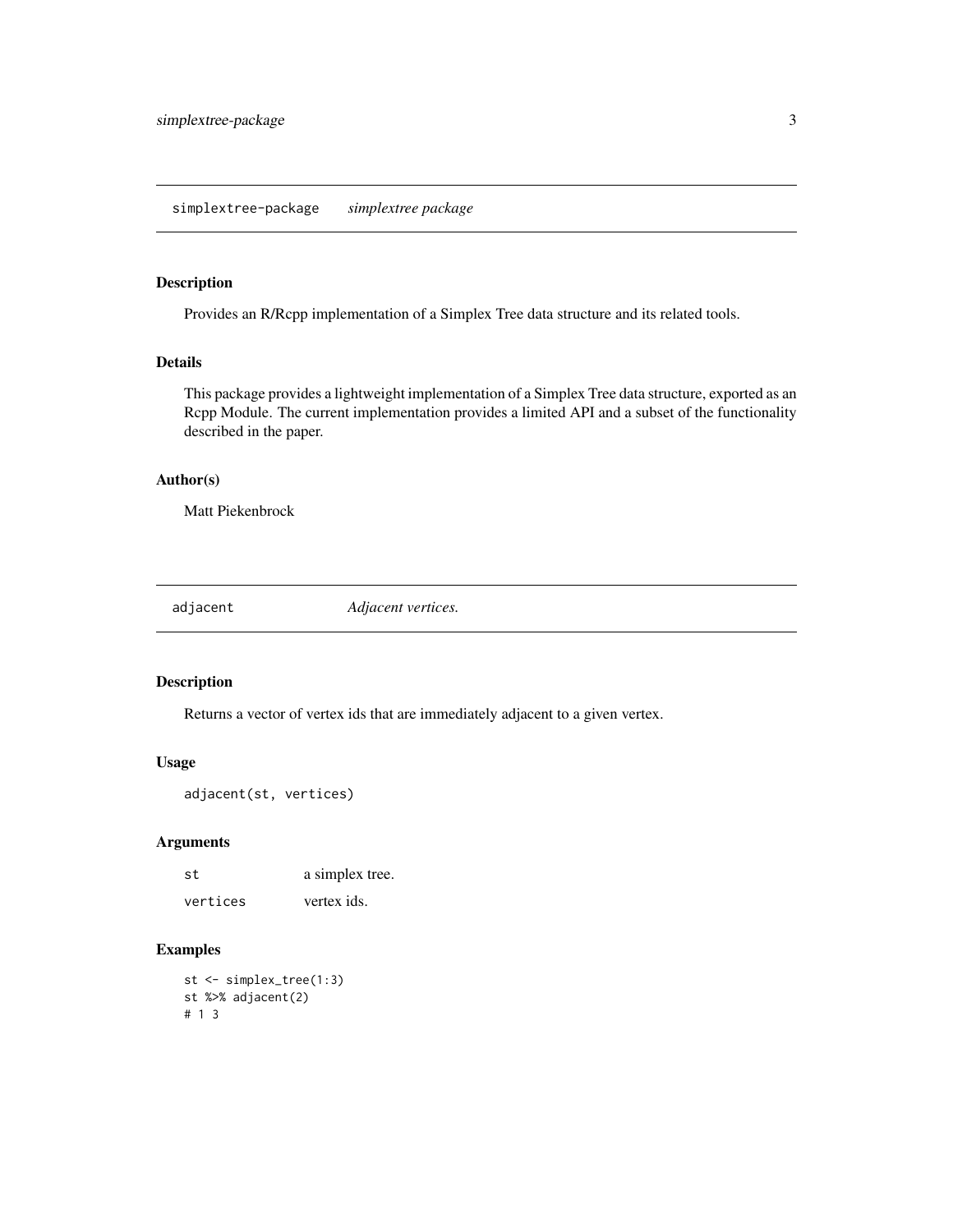<span id="page-3-0"></span>as.list.st\_traversal *as.list.st\_traversal*

### Description

as.list.st\_traversal

### Usage

## S3 method for class 'st\_traversal' as.list $(x, \ldots)$ 

### Arguments

| x                       | traversal object. |
|-------------------------|-------------------|
| $\cdot$ $\cdot$ $\cdot$ | unused.           |

clear *Clears the simplex tree*

### Description

Removes all simplices from the simplex tree, except the root node.

### Usage

clear(st)

### Arguments

st a simplex tree object.

```
st <- simplex_tree()
st %>% insert(1:3)
print(st) ## Simplex Tree with (3, 3, 1) (0, 1, 2)-simplices
st %>% clear()
print(st) ## < empty simplex tree >
```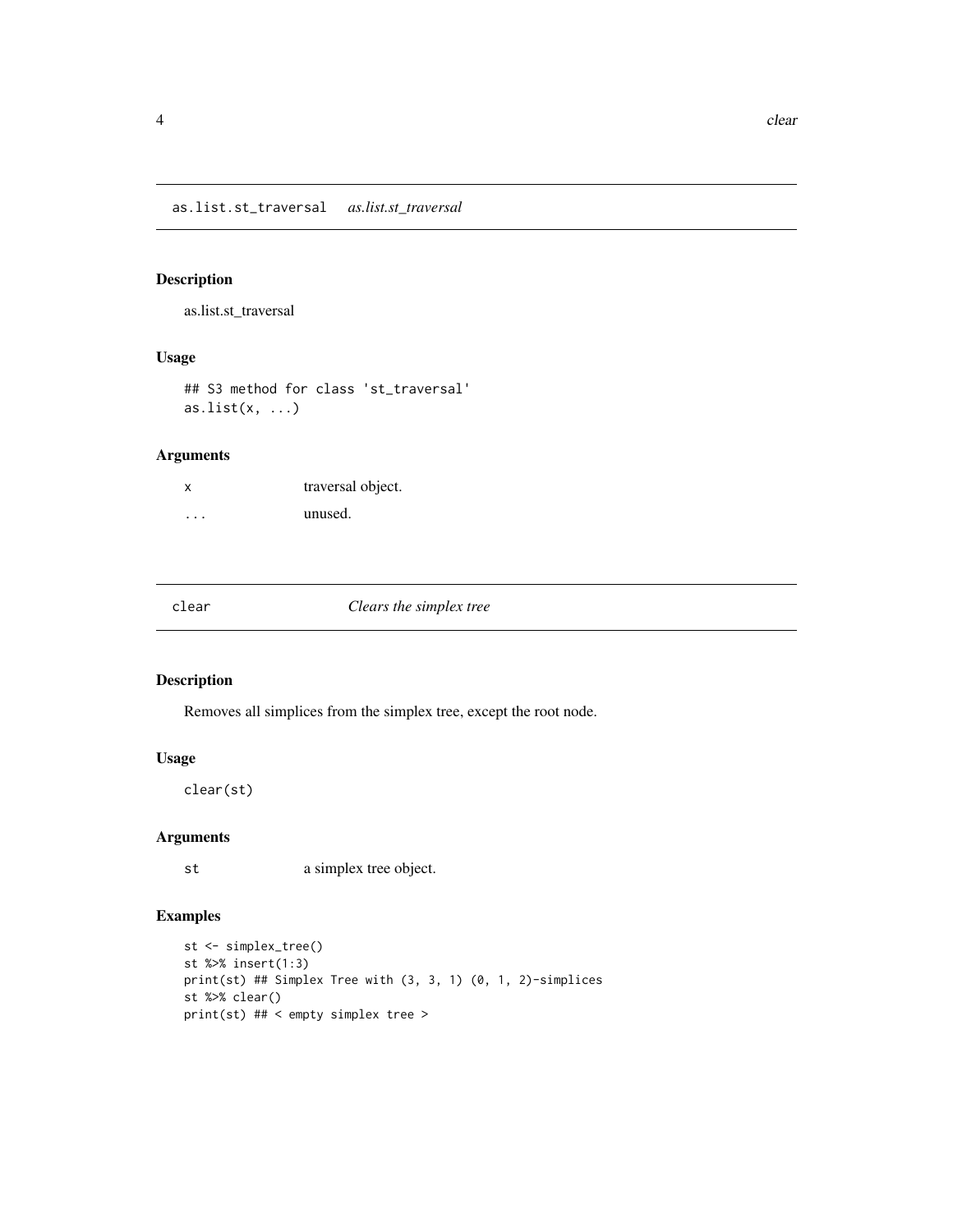<span id="page-4-0"></span>

Performs a deep-copy on the supplied simplicial complex.

#### Usage

clone(st)

### Arguments

st a simplex tree.

<span id="page-4-1"></span>

| cofaces | Generates a coface traversal on the simplex tree. |  |
|---------|---------------------------------------------------|--|
|---------|---------------------------------------------------|--|

#### Description

Generates a coface traversal on the simplex tree.

### Usage

cofaces(st, sigma)

### Arguments

| .st   | the simplex tree to traverse.      |
|-------|------------------------------------|
| sigma | simplex to start the traversal at. |

coface\_roots *Generates a coface roots traversal on the simplex tree.*

### Description

The coface roots of a given simplex sigma are the roots of subtrees in the trie whose descendents (including the roots themselves) are cofaces of sigma. This traversal is more useful when used in conjunction with other traversals, e.g. a *preorder* or *level\_order* traversal at the roots enumerates the cofaces of sigma.

#### Usage

```
coface_roots(st, sigma)
```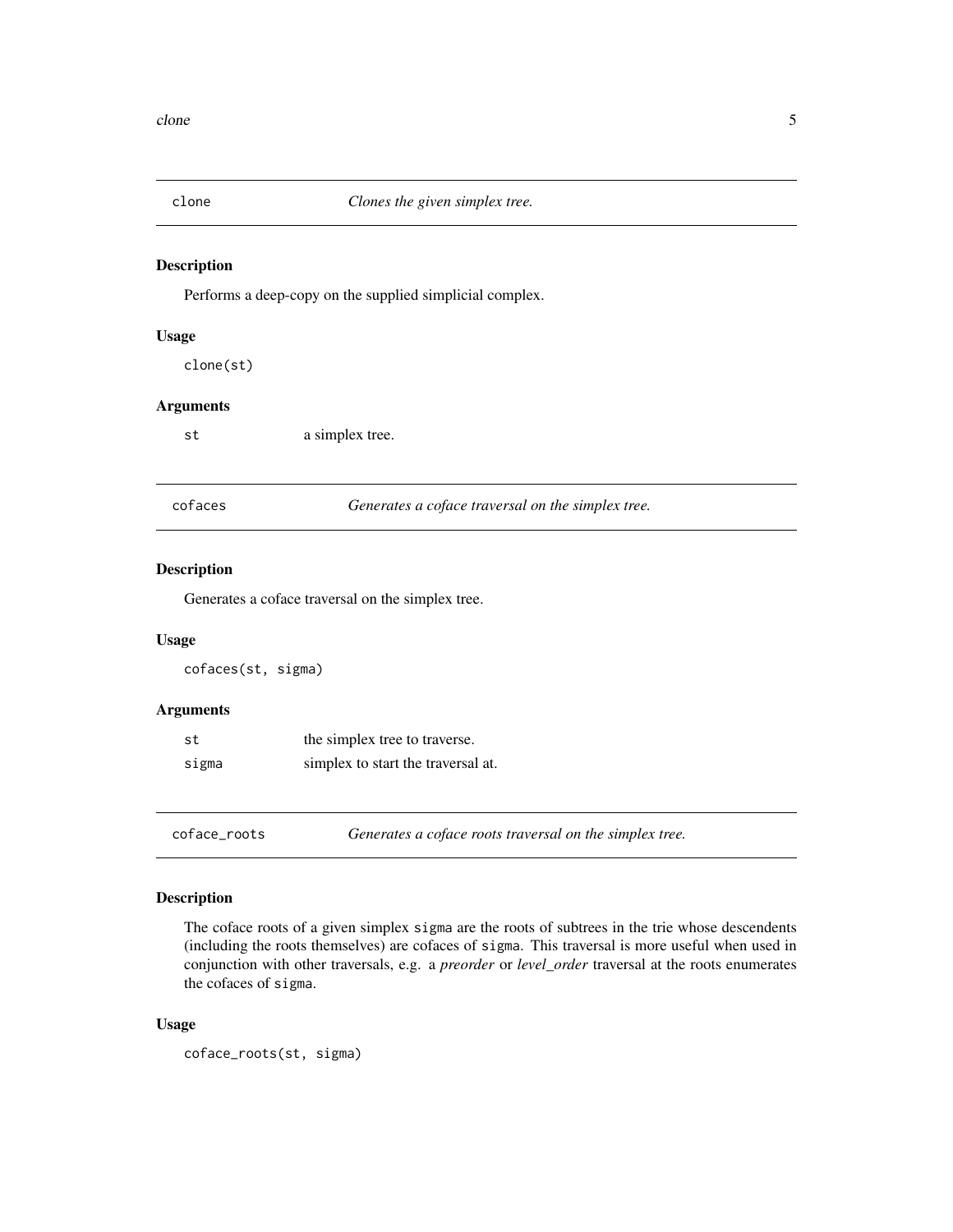<span id="page-5-0"></span>6 collapse control of the collapse collapse collapse collapse collapse collapse

#### Arguments

| .st   | the simplex tree to traverse.      |
|-------|------------------------------------|
| sigma | simplex to start the traversal at. |

<span id="page-5-1"></span>

#### collapse *Elementary collapse*

#### Description

Performs an elementary collapse.

#### Usage

collapse(st, pair, w = NULL)

#### Arguments

| st   | a simplex tree.                                         |
|------|---------------------------------------------------------|
| pair | list of simplices to collapse.                          |
| w    | vertex to collapse to, if performing a vertex collapse. |

#### Details

This function provides two types of *elementary collapses*.

The first type of collapse is in the sense described by (1), which is summarized here. A simplex  $\sigma$  is said to be collapsible through one of its faces  $\tau$  if  $\sigma$  is the only coface of  $\tau$  (excluding  $\tau$  itself). This function checks whether its possible to collapse  $\sigma$  through  $\tau$ , (if  $\tau$  has  $\sigma$  as its only coface), and if so, both simplices are removed. tau and sigma are sorted before comparison. To perform this kind of elementary collapse, call collapse with two simplices as arguments, i.e. tau before sigma.

Alternatively, this method supports another type of elementary collapse, also called a *vertex collapse*, as described in (2). This type of collapse maps a pair of vertices into a single vertex. To use this collapse, specify three vertex ids, the first two representing the free pair, and the last representing the target vertex to collapse to.

#### Value

boolean indicating whether the collapse was performed.

#### References

1. Boissonnat, Jean-Daniel, and Clement Maria. "The simplex tree: An efficient data structure for general simplicial complexes." Algorithmica 70.3 (2014): 406-427.

2. Dey, Tamal K., Fengtao Fan, and Yusu Wang. "Computing topological persistence for simplicial maps." Proceedings of the thirtieth annual symposium on Computational geometry. ACM, 2014.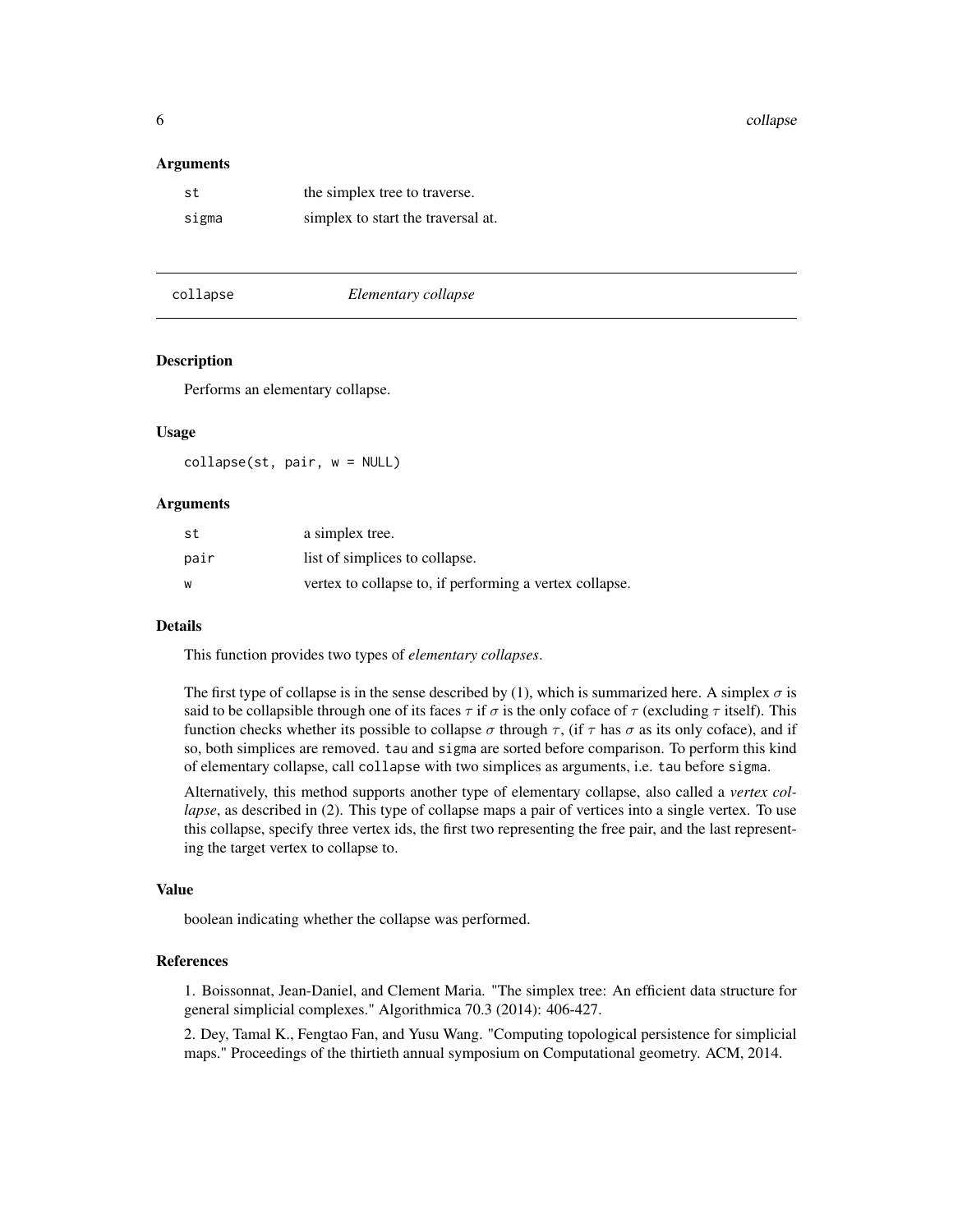#### <span id="page-6-0"></span>contract 7 and 7 and 7 and 7 and 7 and 7 and 7 and 7 and 7 and 7 and 7 and 7 and 7 and 7 and 7 and 7 and 7 and 7 and 7 and 7 and 7 and 7 and 7 and 7 and 7 and 7 and 7 and 7 and 7 and 7 and 7 and 7 and 7 and 7 and 7 and 7 a

#### Examples

```
st <- simplextree::simplex_tree(1:3)
st %>% print_simplices()
# 1, 2, 3, 1 2, 1 3, 2 3, 1 2 3
st %>% collapse(list(1:2, 1:3))
# 1, 2, 3, 1 3, 2 3=
st %>% insert(list(1:3, 2:5))
st %>% print_simplices("column")
# 1 2 3 4 5 1 1 2 2 2 3 3 4 1 2 2 2 3 2
# 2 3 3 4 5 4 5 5 2 3 3 4 4 3
# 3 4 5 5 5 4
\# 5
st %>% collapse(list(2:4, 2:5))
st %>% print_simplices("column")
# 1 2 3 4 5 1 1 2 2 2 3 3 4 1 2 2 3
# 2 3 3 4 5 4 5 5 2 3 4 4
# 3 5 5 5
```
<span id="page-6-1"></span>contract *Edge contraction*

### Description

Performs an edge contraction.

#### Usage

contract(st, edge)

#### Arguments

| st   | a simplex tree.                            |
|------|--------------------------------------------|
| edge | an edge to contract, as a 2-length vector. |

#### Details

This function performs an *edge contraction* in the sense described by (1), which is summarized here. Given an edge  $va$ ,  $vb$ ,  $vb$  is contracted to  $va$  if  $vb$  is removed from the complex and the link of va is augmented with the link of vb. This may be thought as applying the mapping:

 $f(u) = va$ 

if  $u = vb$  and identity otherwise, to all simplices in the complex. edge is not sorted prior to contraction: the second vertex of the edge is always contracted to the first. Note that edge contraction is not symmetric.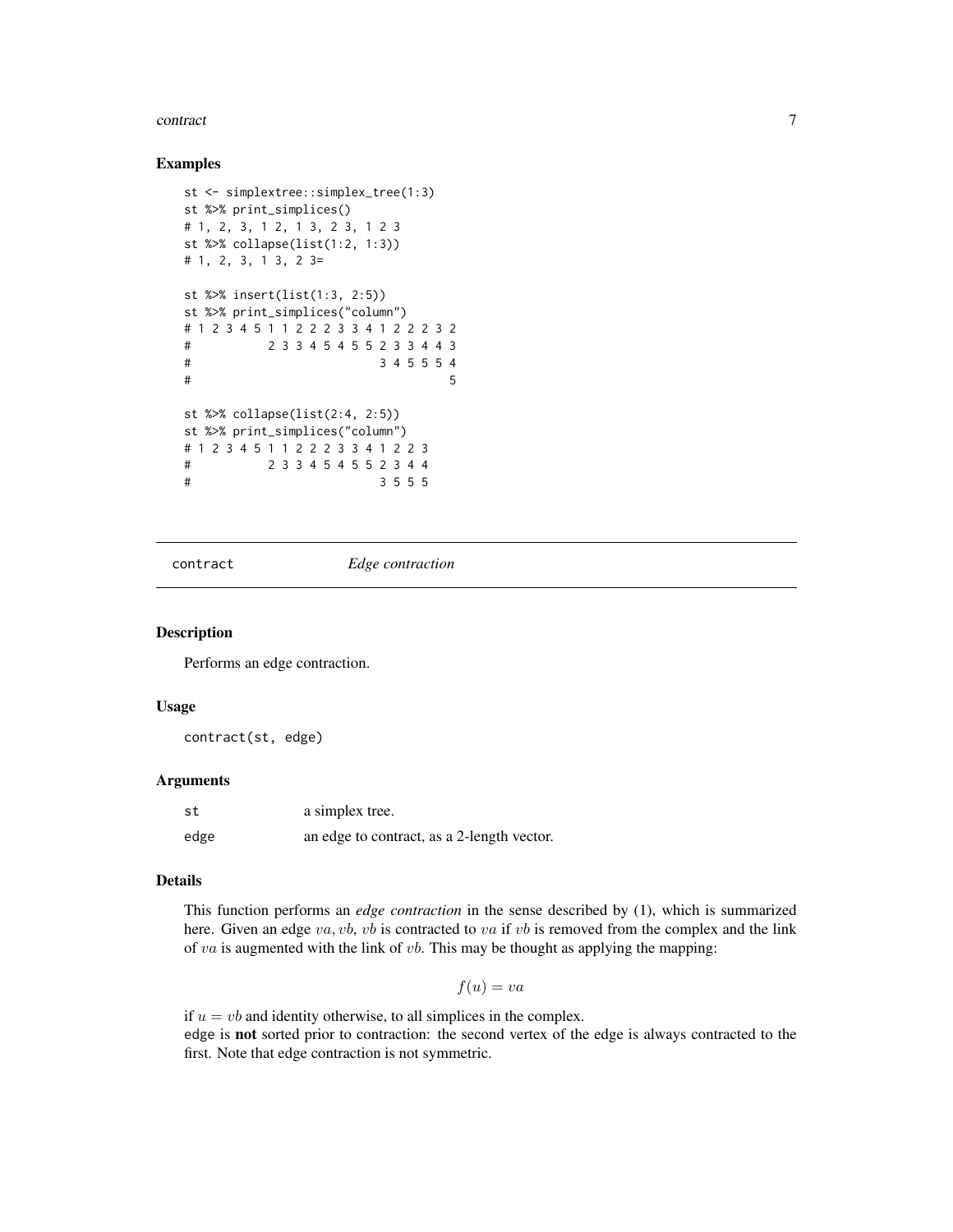### References

1. Boissonnat, Jean-Daniel, and Clement Maria. "The simplex tree: An efficient data structure for general simplicial complexes." Algorithmica 70.3 (2014): 406-427.

### Examples

```
st <- simplex_tree(1:3)
st %>% print_simplices()
# 1, 2, 3, 1 2, 1 3, 2 3, 1 2 3
st %>% contract(c(1, 3)) %>% print_simplices()
# 1, 2, 1 2
```
<span id="page-7-2"></span>

| The vertex degree.<br>degree |
|------------------------------|
|------------------------------|

### Description

Returns the number of edges (degree) for each given vertex id.

### Usage

degree(st, vertices)

### Arguments

| st       | a simplex tree.                        |
|----------|----------------------------------------|
| vertices | the vertex ids to check the degree of. |

<span id="page-7-1"></span>deserialize *Deserializes the simplex tree.*

### Description

Provides a compressed serialization interface for the simplex tree.

### Usage

deserialize(complex, st = NULL)

| complex | The result of serialize.                                                     |
|---------|------------------------------------------------------------------------------|
| st      | optionally, the simplex tree to insert into. Otherwise a new one is created. |

<span id="page-7-0"></span>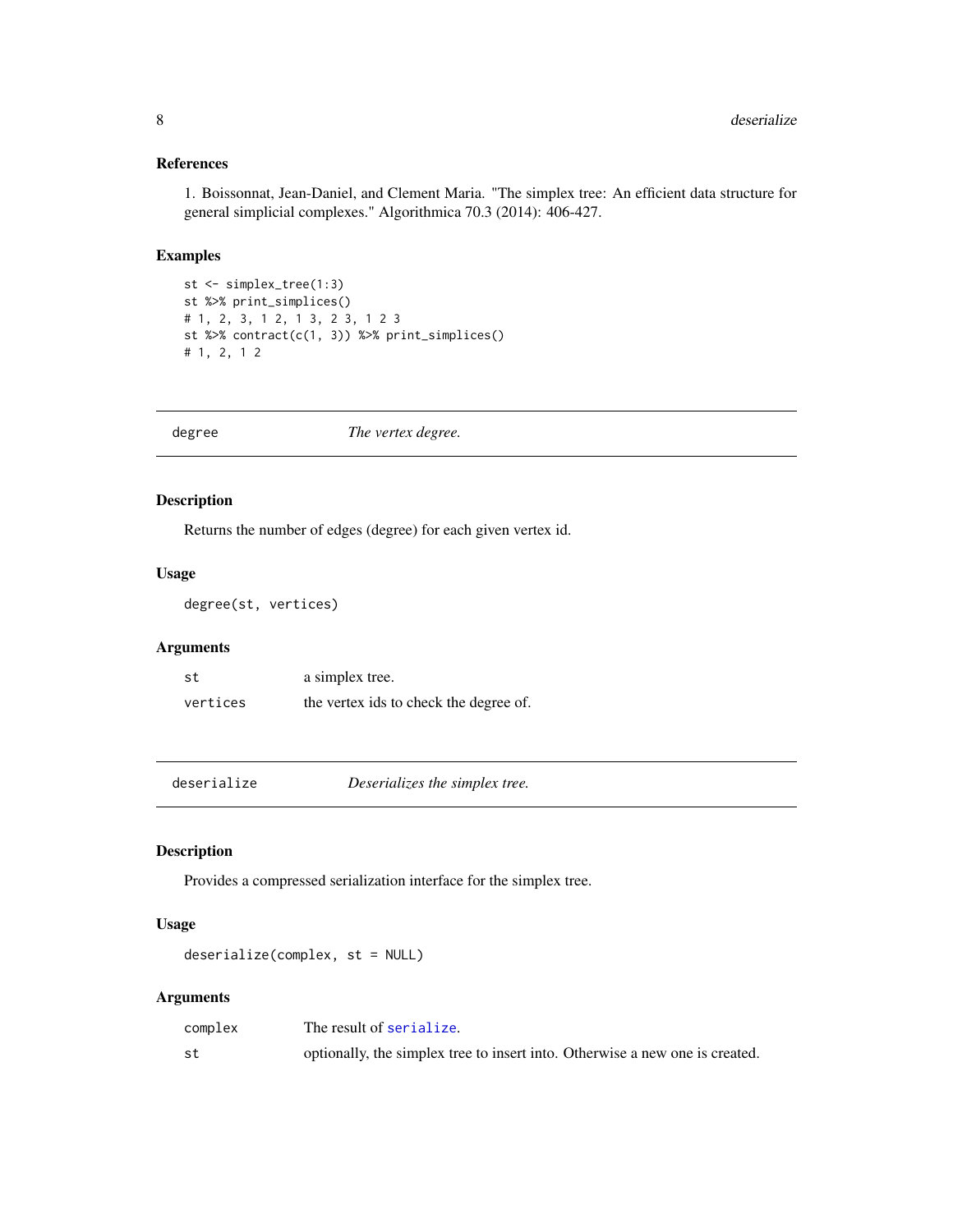### <span id="page-8-0"></span>empty\_face 9

### Details

The serialize/deserialize commands can be used to compress/uncompress the complex into smaller form amenable for e.g. storing on disk (see saveRDS) or saving for later use.

### See Also

Other serialization: [serialize\(](#page-27-1))

empty\_face *empty\_face*

### Description

Alias to the empty integer vector (integer(0L)). Used to indicate the empty face of the tree.

#### Usage

empty\_face

#### Format

An object of class integer of length 0.

#### See Also

traverse

enclosing\_radius *enclosing\_radius*

#### Description

Computes the enclosing radius of a set of distances.

#### Usage

enclosing\_radius(d)

#### Arguments

d a [dist](#page-0-0) object.

#### Details

The enclosing radius is useful as an upper bound of the scale parameter for the rips filtration. Scales above the enclosing radius render the Vietoris–Rips complex as a simplicial cone, beyond which the homology is trivial.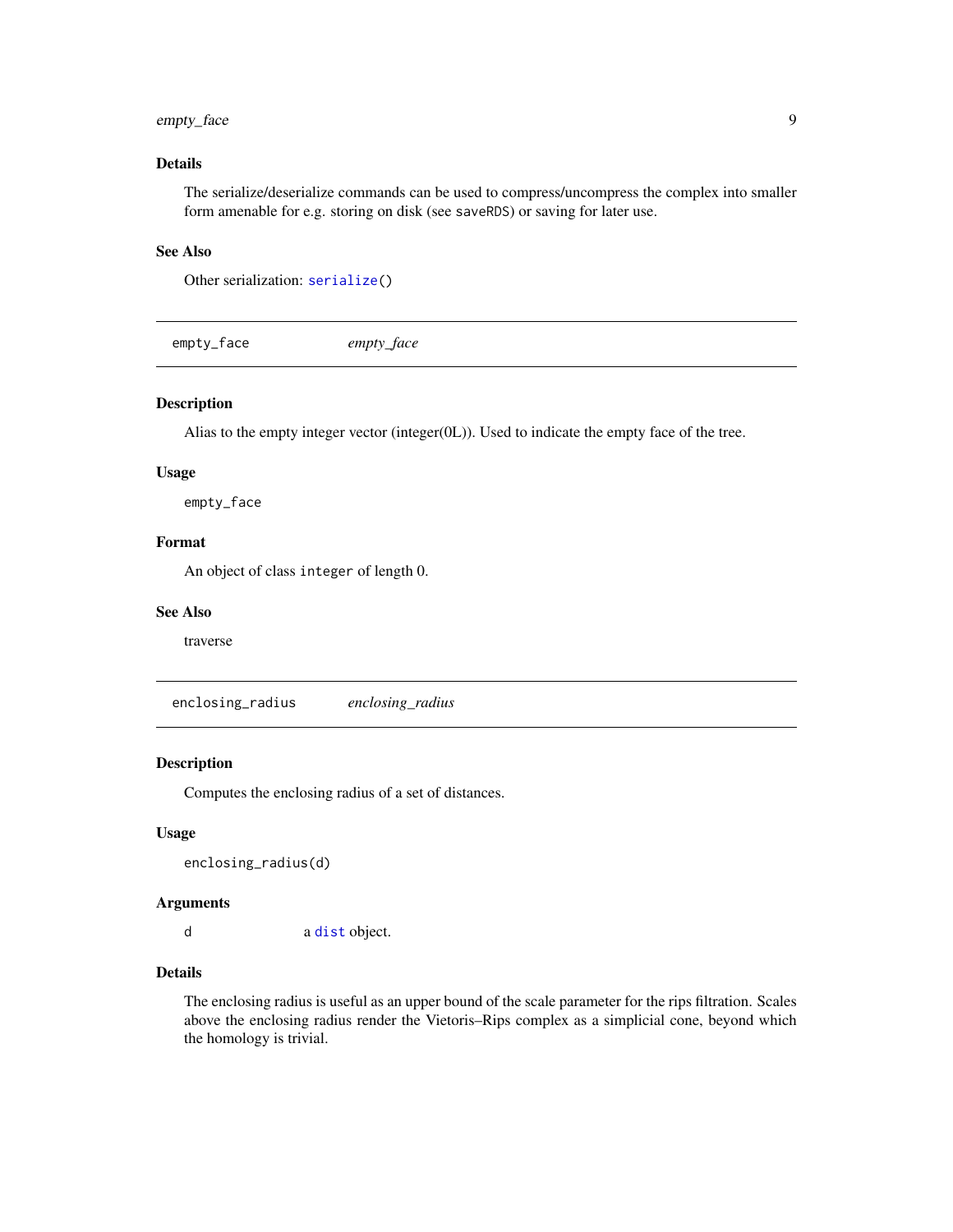<span id="page-9-1"></span><span id="page-9-0"></span>

Performs a k-expansion on the 1-skeleton of the complex, adding k-simplices if all combinations of edges are included. Because this operation uses the edges alone to infer the existence of higher order simplices, the expansion assumes the underlying complex is a flag complex.

### Usage

expand(st,  $k = 2$ )

### Arguments

| st | a simplex tree.                        |
|----|----------------------------------------|
|    | the target dimension of the expansion. |

| Generates a face traversal on the simplex tree.<br>faces |
|----------------------------------------------------------|
|----------------------------------------------------------|

### Description

Generates a face traversal on the simplex tree.

#### Usage

faces(st, sigma)

| st    | the simplex tree to traverse.      |
|-------|------------------------------------|
| sigma | simplex to start the traversal at. |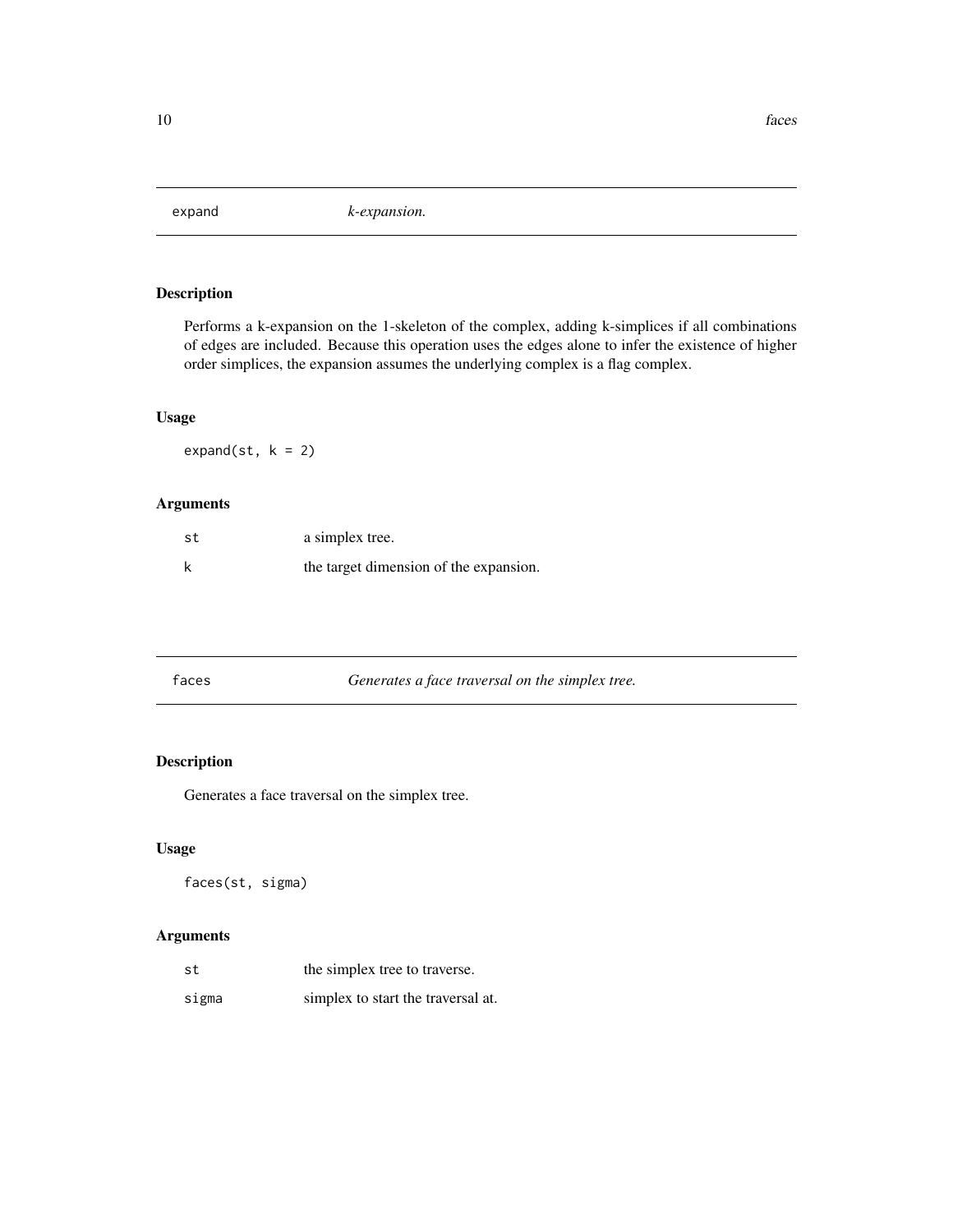<span id="page-10-1"></span><span id="page-10-0"></span>

Returns whether supplied simplices exist in the complex.

### Usage

find(st, simplices)

#### Arguments

| st        | a simplex tree.                                                                                 |
|-----------|-------------------------------------------------------------------------------------------------|
| simplices | simplices to insert, either as a vector, a list of vectors, or a column-matrix. See<br>details. |

#### Details

Traverses the simplex tree looking for simplex, returning whether or not it exists. simplex can be specified as vector to represent a single simplex, and a list to represent a set of simplices. Each simplex is sorted before traversing the trie.

If simplices is a vector, it's assumed to be a simplex. If a list, its assumed each element in the list represents a simplex (as vectors). If the simplices to insert are all of the same dimension, you can also optionally use a matrix, where each column is assumed to be a simplex.

#### Value

boolean indicating whether or not simplex exists in the tree.

#### Usage

st

### See Also

insert remove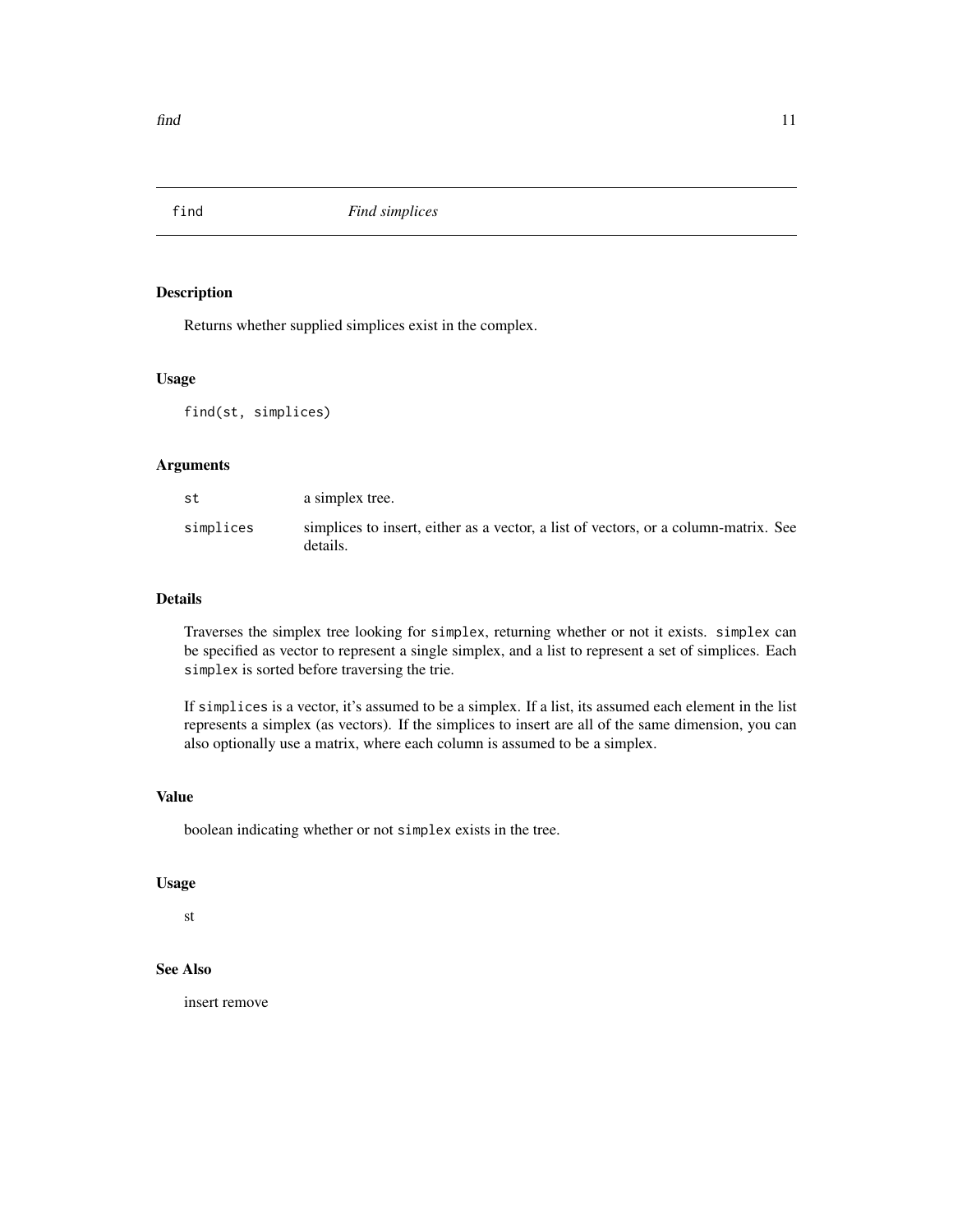<span id="page-11-0"></span>flag *flag*

### Description

Creates a filtration of flag complexes

#### Usage

flag(st, d)

#### Arguments

| st | a simplex tree. See details.                  |
|----|-----------------------------------------------|
| d  | a vector of edge weights, or a 'dist' object. |

#### Details

A flag complex is a simplicial complex whose k-simplices for  $k \geq 2$  are completely determined by edges/graph of the complex. This function creates filtered simplicial complex using the supplied edge weights. The resulting complex is a simplex tree object endowed with additional structure; see. Vertices have their weights set to 0, and k-simplices w/ $k \ge 2$  have their weights set to the maximum weight of any of its edges.

<span id="page-11-1"></span>generate\_ids *Generates vertex ids.*

### Description

Generates vertex ids representing 0-simplices not in the tree.

#### Usage

generate\_ids(st, n)

| st | a simplex tree.                |
|----|--------------------------------|
| n  | the number of ids to generate. |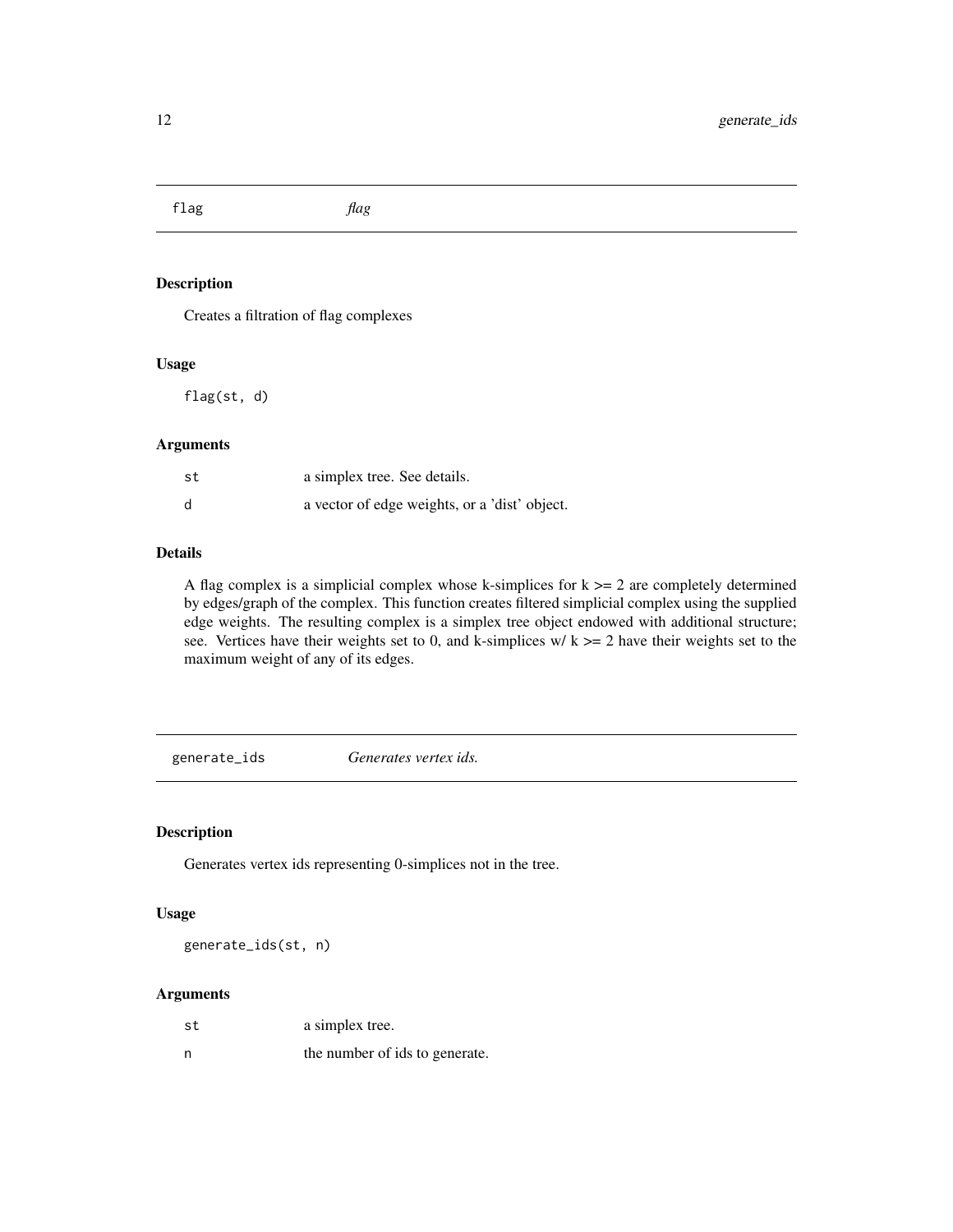#### <span id="page-12-0"></span>insert and the contract of the contract of the contract of the contract of the contract of the contract of the contract of the contract of the contract of the contract of the contract of the contract of the contract of the

### Details

This function generates new vertex ids for use in situations which involve generating new new 0 simplices, e.g. insertions, contractions, collapses, etc. There are two 'policies' which designate the generating mechanism of these ids: 'compressed' and 'unique'. 'compressed' generates vertex ids sequentially, starting at 0. 'unique' tracks an incremental internal counter, which is updated on every call to generate\_ids. The new ids under the 'unique' policy generates the first sequential n ids that are strictly greater max(*counter*, *max vertex id*).

#### Examples

```
st <- simplex_tree()
print(st$id_policy)
## "compressed"
st %>% generate_ids(3)
## 0 1 2
st %>% generate_ids(3)
## 0 1 2
st %>% insert(list(1,2,3))
print(st$vertices)
## 1 2 3
st %>% insert(as.list(st %>% generate_ids(2)))
st %>% print_simplices()
# 0, 1, 2, 3, 4
st %>% remove(4)
st %>% generate_ids(1)
# 4
```
<span id="page-12-1"></span>

insert *Insert simplices*

#### Description

Inserts simplices into the simplex tree. Individual simplices are specified as vectors, and a set of simplices as a list of vectors.

#### Usage

insert(st, simplices)

| st        | a simplex tree.                                                                                 |
|-----------|-------------------------------------------------------------------------------------------------|
| simplices | simplices to insert, either as a vector, a list of vectors, or a column-matrix. See<br>details. |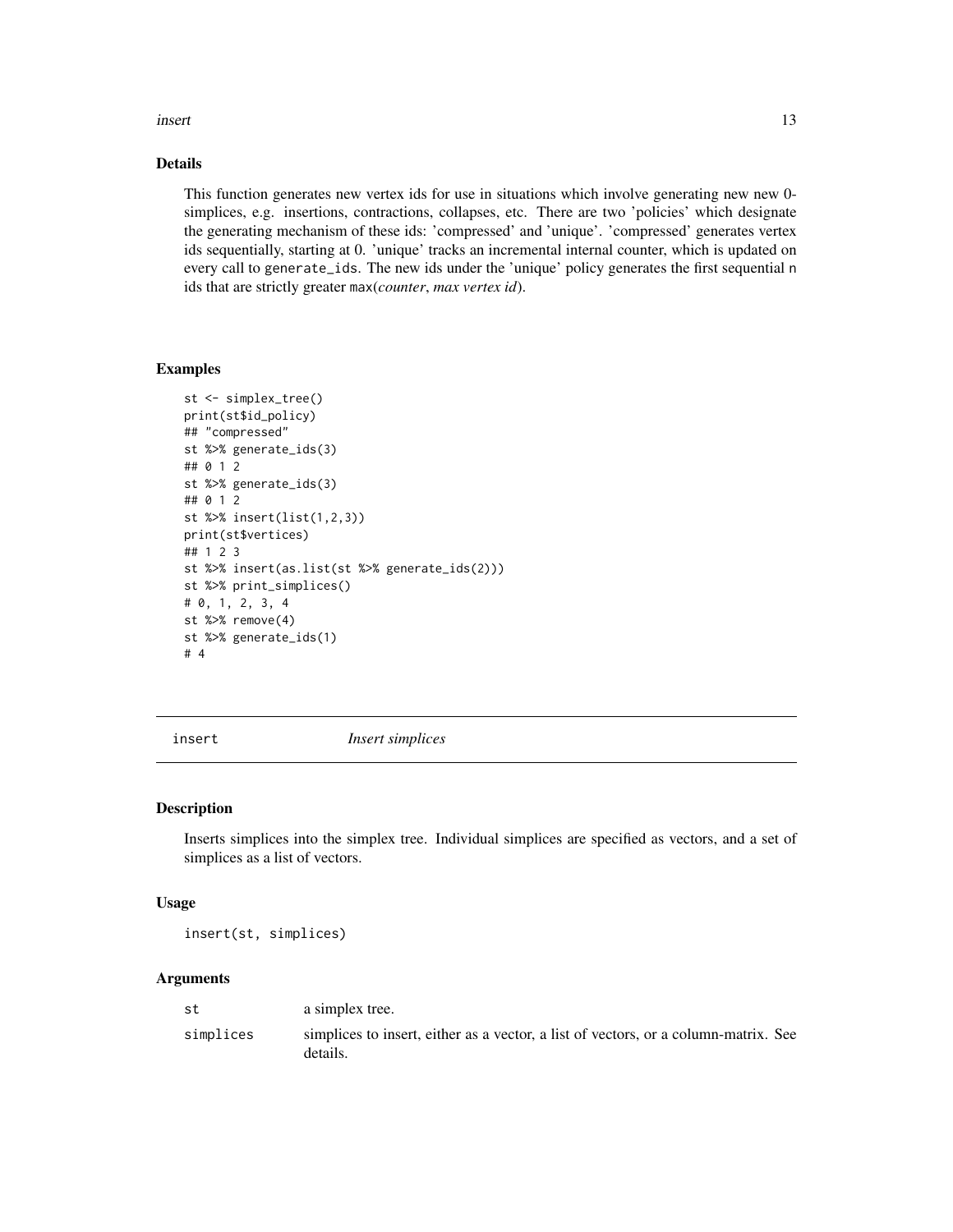#### Details

This function allows insertion of arbitrary order simplices. If the simplex already exists in the tree, no insertion is made, and the tree is not modified. simplex is sorted before traversing the trie. Faces of simplex not in the simplex tree are inserted as needed.

If simplices is a vector, it's assumed to be a simplex. If a list, its assumed each element in the list represents a simplex (as vectors). If the simplices to insert are all of the same dimension, you can also optionally use a matrix, where each column is assumed to be a simplex.

### See Also

find remove

#### Examples

```
st <- simplex_tree()
st %>% insert(1:3) ## inserts the 2-simplex { 1, 2, 3 }
st %>% insert(list(4:5, 6)) ## inserts a 1-simplex { 4, 5 } and a 0-simplex { 6 }.
st %>% insert(combn(5,3)) ## inserts all the 2-faces of a 4-simplex
```
inverse.choose *inverse.choose*

#### Description

Inverts the binomial coefficient for general (n,k).

#### Usage

inverse.choose(x, k)

#### Arguments

| $\boldsymbol{\mathsf{x}}$ | the binomial coefficient.                      |
|---------------------------|------------------------------------------------|
|                           | the denominator of the binomial coefficient x. |

#### Details

Given a quantity  $x = choose(n, k)$  with fixed k, finds n.

### Value

the numerator of the binomial coefficient, if the Otherwise

```
100 == inverse.choose(choose(100,2), k = 2)
# TRUE
12345 == inverse.choose(choose(12345, 5), k = 5)
# TRUE
```
<span id="page-13-0"></span>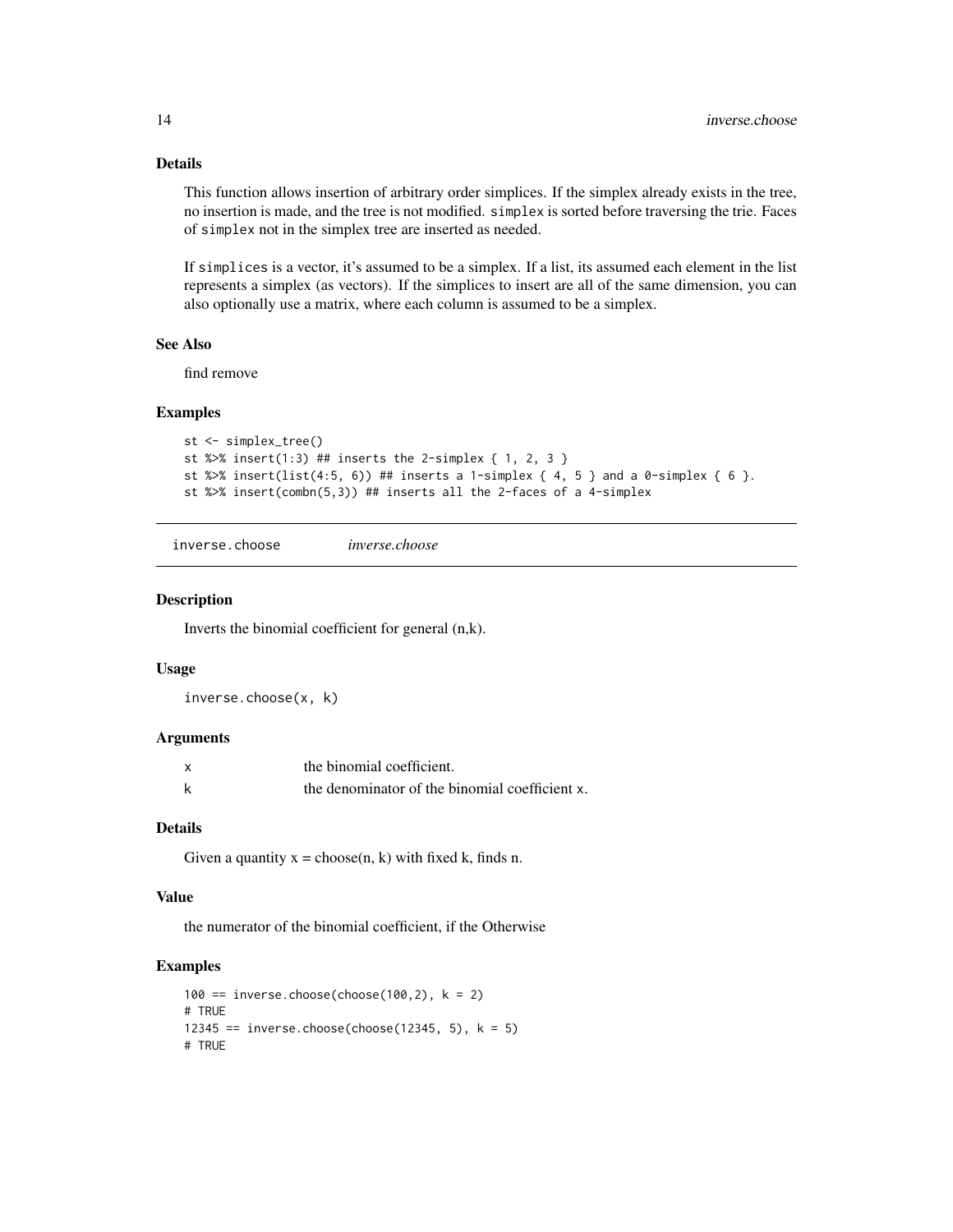<span id="page-14-1"></span><span id="page-14-0"></span>is\_face *Is face*

### Description

Checks whether a simplex is a face of another simplex and is in the complex.

#### Usage

is\_face(st, tau, sigma)

### Arguments

| st    | a simplex tree.                                |
|-------|------------------------------------------------|
| tau   | a simplex which may contain sigma as a coface. |
| sigma | a simplex which may contain tau as a face.     |

### Details

A simplex  $\tau$  is a face of  $\sigma$  if  $\tau \subset \sigma$ . This function checks whether that is true. tau and sigma are sorted before comparison.

### Value

boolean indicating whether tau is a face of sigma.

#### See Also

[std::includes](https://en.cppreference.com/w/cpp/algorithm/includes)

```
st <- simplex_tree()
st %>% insert(1:3)
st %>% is_face(2:3, 1:3)
st %>% is_face(1:3, 2:3)
```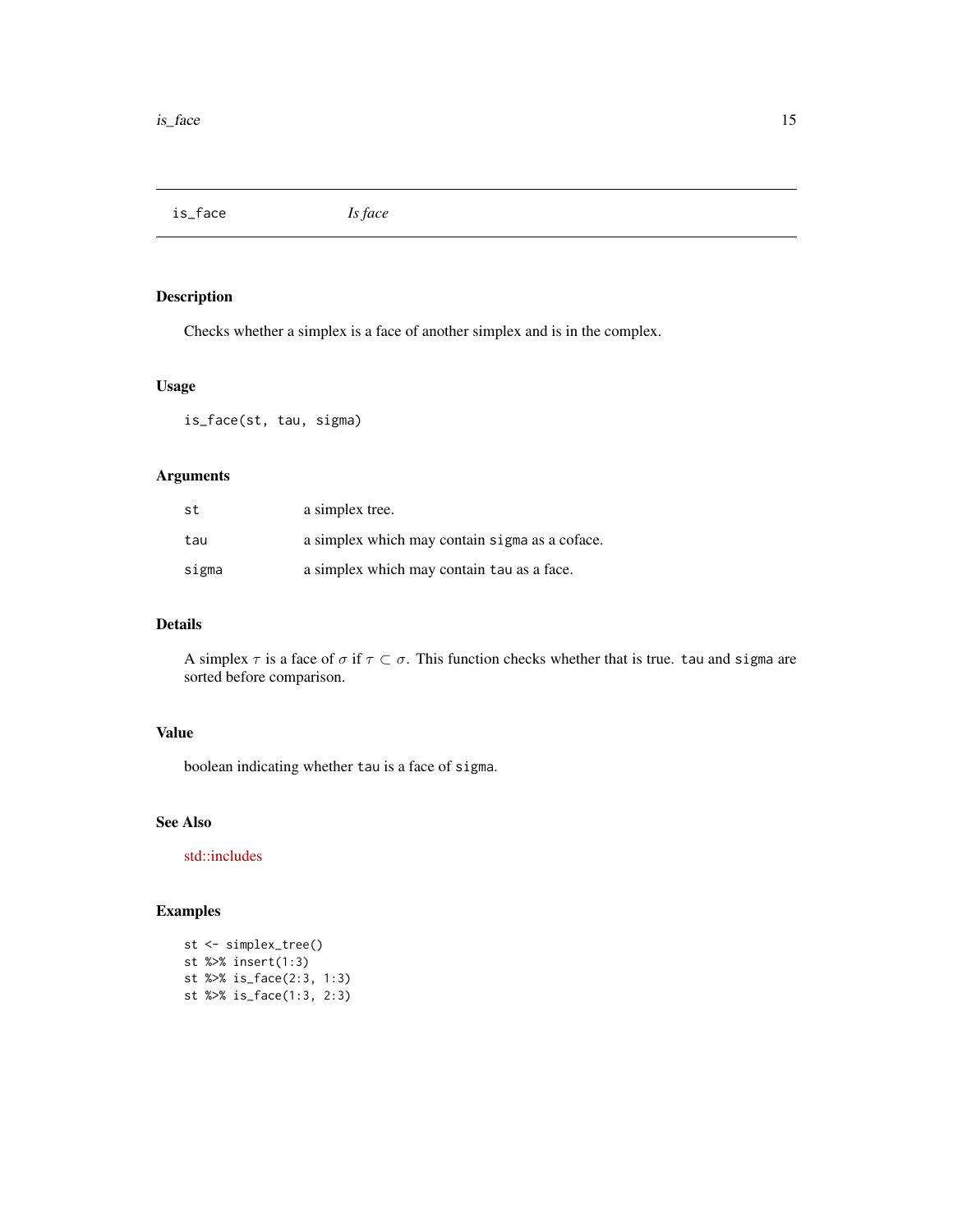<span id="page-15-1"></span><span id="page-15-0"></span>

This function performs a breadth-first search on the simplicial complex, checking if the complex is acyclic.

#### Usage

is\_tree(st)

#### Arguments

st a simplex tree.

#### Examples

```
st <- simplex_tree()
st %>% insert(list(1:2, 2:3))
st %>% is_tree() # true
st %>% insert(c(1, 3))
st %>% is_tree() # false
```
k\_simplices *Generates a traversal on the k-simplices of the simplex tree.*

#### Description

Generates a traversal on the k-simplices of the simplex tree.

#### Usage

k\_simplices(st, k, sigma = NULL)

| st    | the simplex tree to traverse.             |
|-------|-------------------------------------------|
| k     | the dimension of the skeleton to include. |
| sigma | simplex to start the traversal at.        |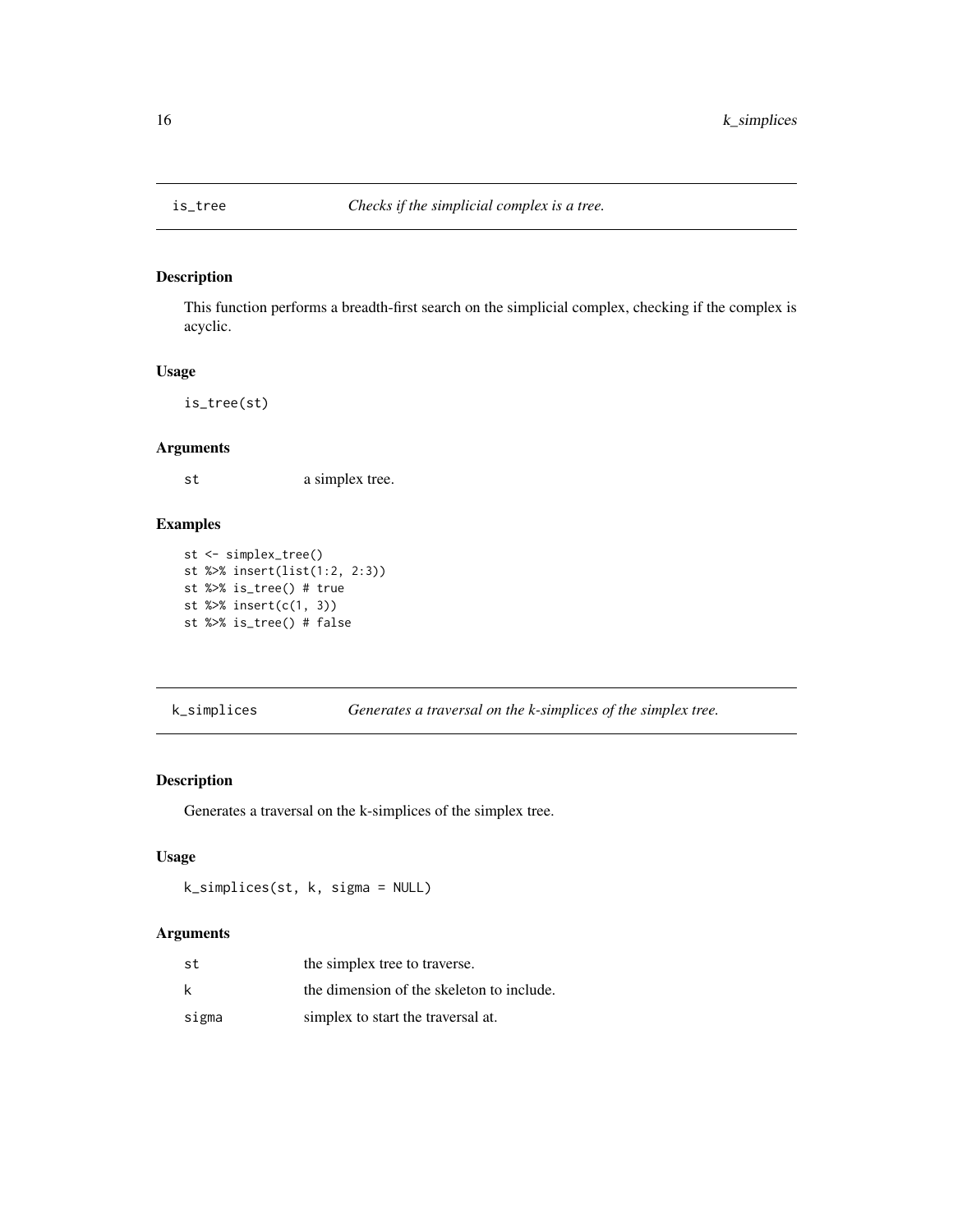<span id="page-16-0"></span>

Generates a k-skeleton traversal on the simplex tree.

### Usage

k\_skeleton(st, k, sigma = NULL)

### Arguments

| st    | the simplex tree to traverse.             |
|-------|-------------------------------------------|
| k     | the dimension of the skeleton to include. |
| sigma | simplex to start the traversal at.        |

| Generates a level order traversal on the simplex tree.<br>level order |
|-----------------------------------------------------------------------|
|-----------------------------------------------------------------------|

### Description

Generates a level order traversal on the simplex tree.

### Usage

level\_order(st, sigma = NULL)

| st    | the simplex tree to traverse.      |
|-------|------------------------------------|
| sigma | simplex to start the traversal at. |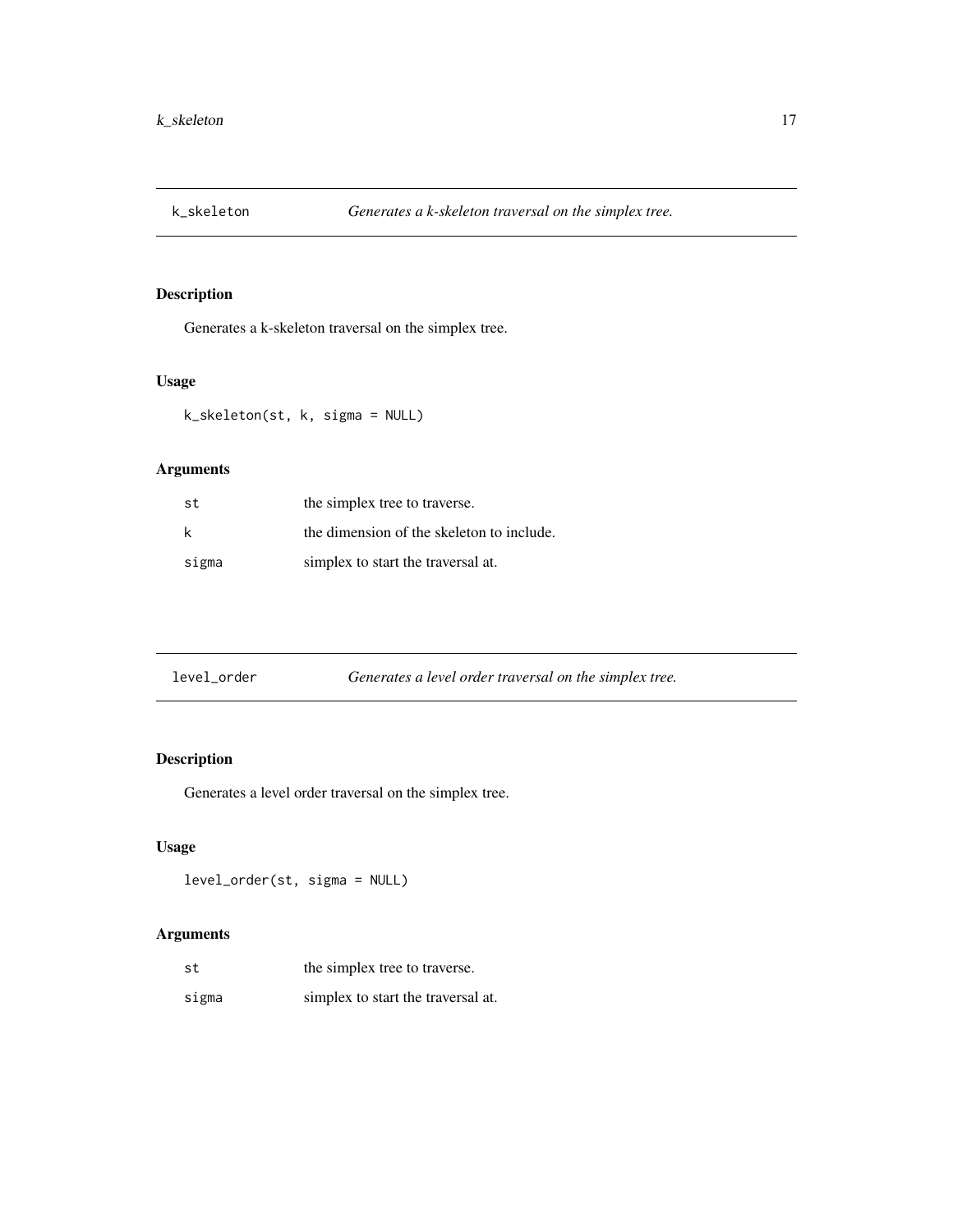<span id="page-17-0"></span>

Generates a traversal on the link of a given simplex in the simplex tree.

### Usage

link(st, sigma)

### Arguments

| st    | the simplex tree to traverse.      |
|-------|------------------------------------|
| sigma | simplex to start the traversal at. |

| maximal | Generates a traversal on the maximal of the simplex tree. |
|---------|-----------------------------------------------------------|
|---------|-----------------------------------------------------------|

### Description

Generates a traversal on the maximal of the simplex tree.

### Usage

maximal(st, sigma = NULL)

| st    | the simplex tree to traverse.      |
|-------|------------------------------------|
| sigma | simplex to start the traversal at. |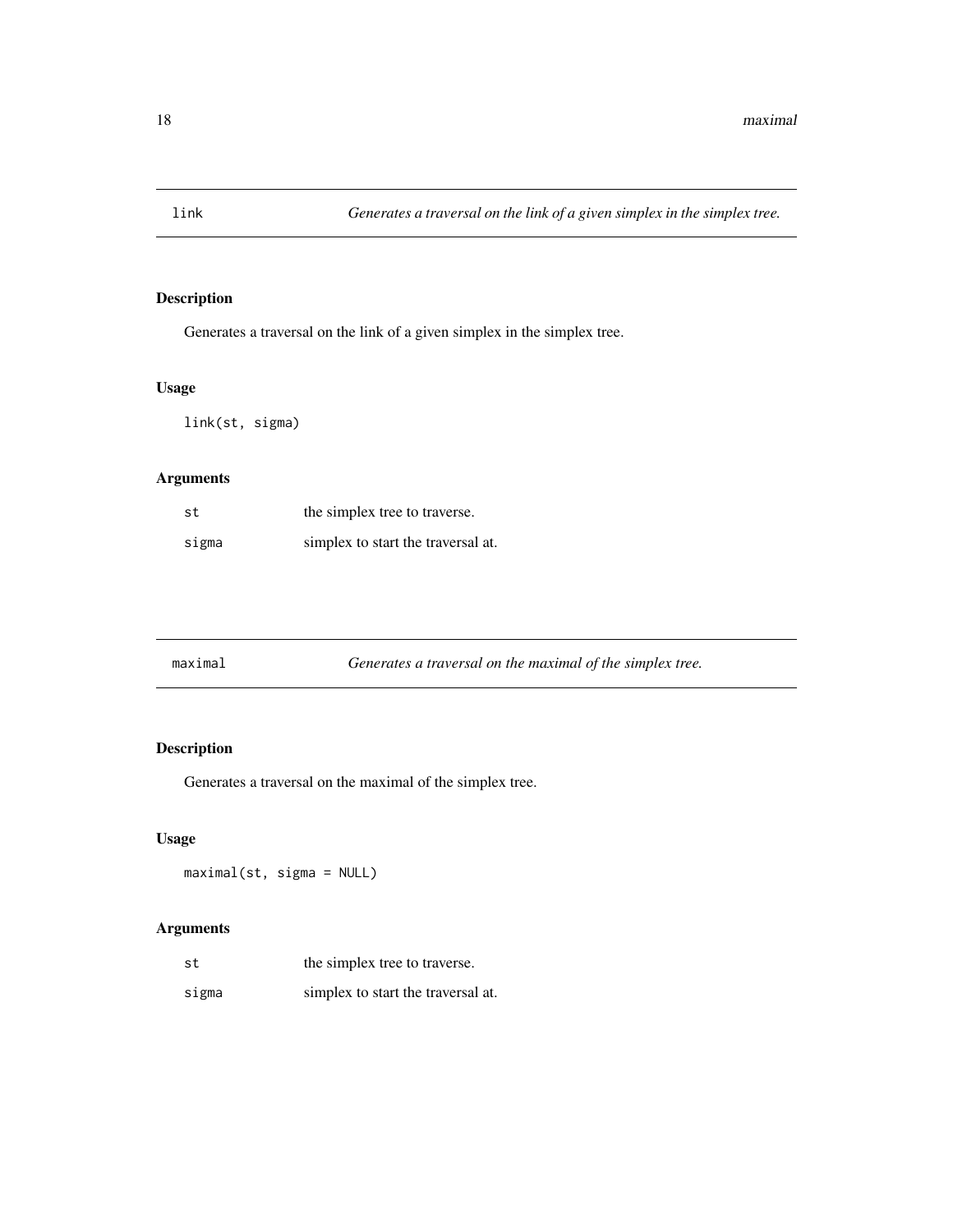<span id="page-18-0"></span>nat\_to\_sub *nat\_to\_sub*

#### Description

Computes the x^th (n choose 2) combination.

#### Usage

nat\_to\_sub(x, n, k)

#### Arguments

| X | non-negative integers in the range $c(1, choose(n, k))$ |
|---|---------------------------------------------------------|
| n | numerator of the binomial coefficient                   |
| k | denominator of the binomial coefficient                 |

#### Details

The mapping is done via an lexicographically-ordered combinadic mapping. In general, this function is *not* intended to be used to *generate* all (n choose k) combinations in the combinadic mapping.

#### Value

integer matrix whose columns give the combinadics of x.

#### References

McCaffrey, J. D. "Generating the mth lexicographical element of a mathematical combination." MSDN Library (2004).

```
library(simplextree)
all(nat_to.sub(seq(choose(100,2)), n = 100, k = 2) == comb(100,2))## Generating pairwise combinadics is particularly fast
## Below: test to generate ~ 45k combinadics (note: better to use microbenchmark)
system.time({
 x \leftarrow \text{seq}(\text{choose}(300, 2))nat_to_sub(x, n = 300, k = 2L)})
## Compare with generating raw combinations
```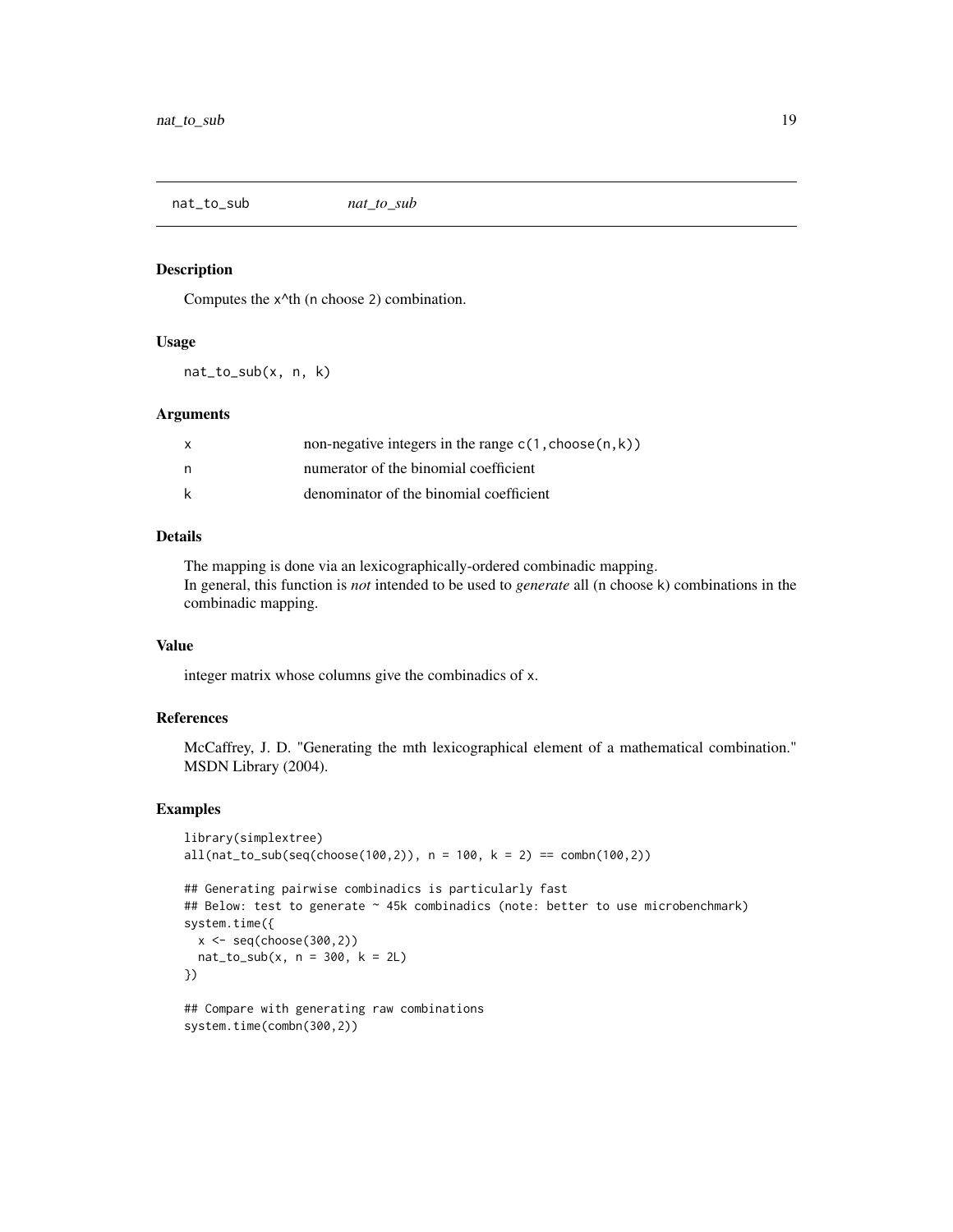<span id="page-19-0"></span>nerve *nerve*

#### Description

Compute the nerve of a given cover.

#### Usage

```
nerve(st, cover, k = st$dimension, threshold = 1L, neighborhood = NULL)
```
#### Arguments

| st           | a simplex tree.                                                                              |
|--------------|----------------------------------------------------------------------------------------------|
| cover        | list of integers indicating set membership. See details.                                     |
| k            | max simplex dimension to consider.                                                           |
| threshold    | the number of elements in common for k sets to be considered intersecting.<br>Defaults to 1. |
| neighborhood | which combinations of sets to check. See details.                                            |

#### Details

This computes the nerve of a given cover, adding a *k*-simplex for each combination of *k+1* sets in the given cover that have at least threshold elements in their common intersection.

If neighborhood is supplied, it can be either 1) a matrix, 2) a list, or 3) a function. Each type parameterizes which sets in the cover need be checked for to see if they have at least threshold elements in their common intersection. If a matrix is supplied, the columns should indicate the indices of the cover to check (e.g if neighborhood =  $matrix(c(1,2),nrow = 2)$ , then only the first two sets of cover are tested.). Similarly, if a list is supplied, each element in the list should give the indices to test.

The most flexible option is supplying a function to neighborhood. If a function is passed, it's assumed to accept an integer vector of *k* indices (of the cover) and return a boolean indicating whether or not to *test* if they have at least threshold elements in their common intersection. This can be used to filter out subsets of the cover the user knows are The indices are generated using the same code that performs [expand](#page-9-1).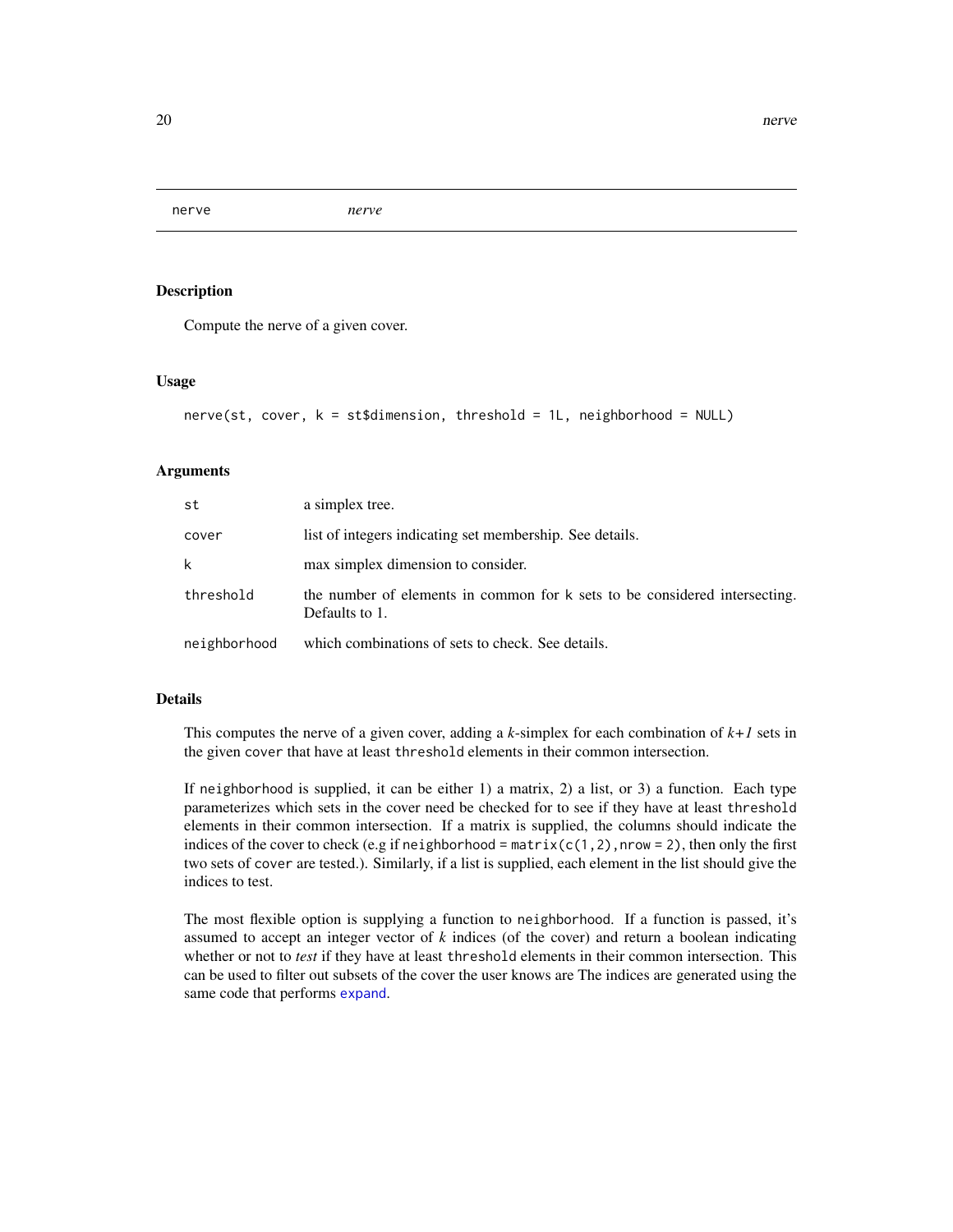<span id="page-20-0"></span>plot.Rcpp\_Filtration

### Usage

## S3 method for class 'Rcpp\_Filtration' plot(...)

### Arguments

... passed to [plot.Rcpp\\_SimplexTree](#page-20-1)

### Functions

• plot.Rcpp\_Filtration: family of plotting methods.

plot.simplextree *Plots the simplex tree*

### <span id="page-20-1"></span>Description

Plots the simplex tree

#### Usage

```
## S3 method for class 'Rcpp_SimplexTree'
plot(
 x,
 coords = NULL,
 vertex_opt = NULL,
 text_opt = NULL,
 edge_opt = NULL,
 polygon_opt = NULL,
 color_pal = NULL,
 maximal = TRUE,by\_dim = TRUE,add = FALSE,...
)
```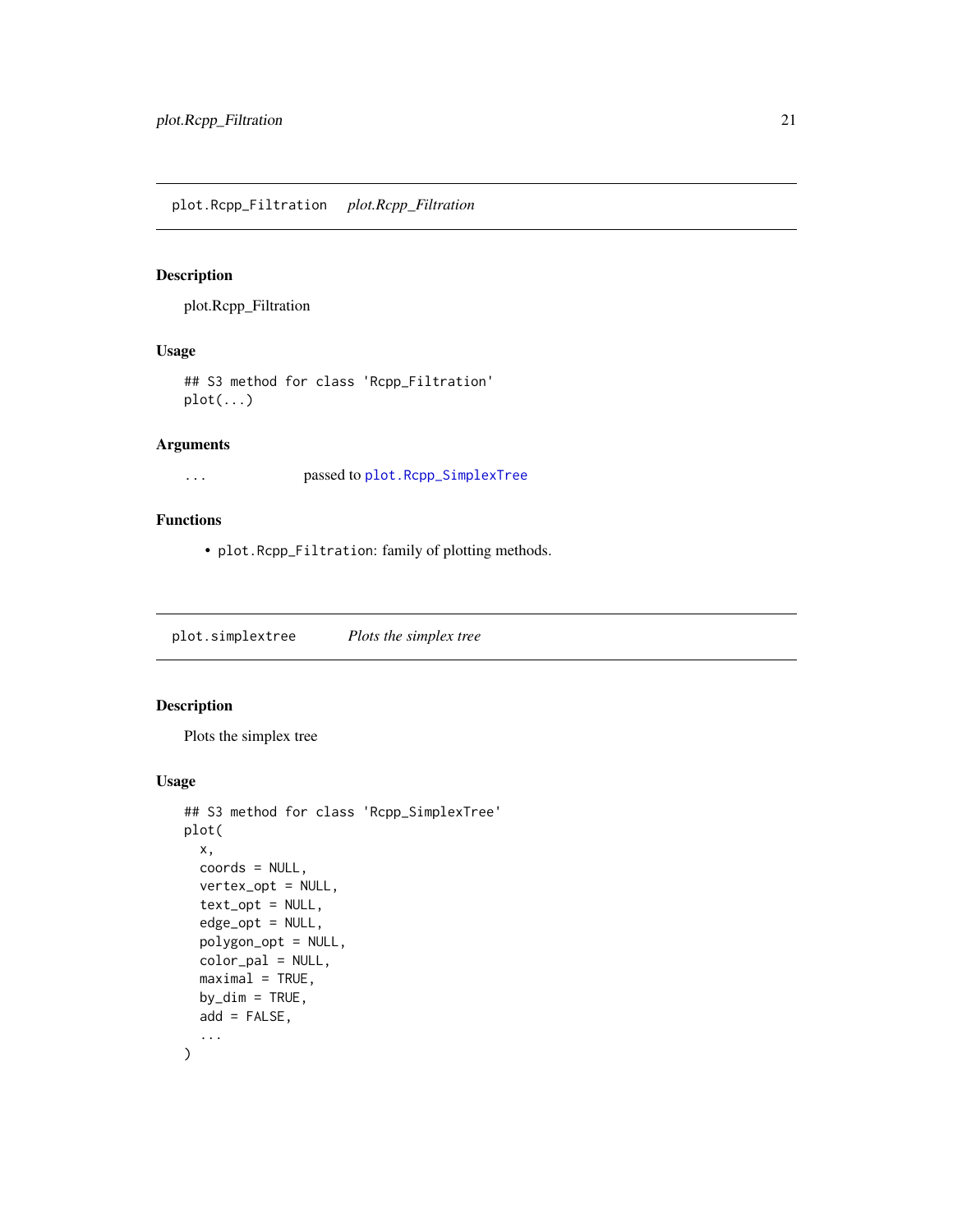#### <span id="page-21-0"></span>**Arguments**

| $\mathsf{x}$ | a simplex tree.                                                                                                                              |
|--------------|----------------------------------------------------------------------------------------------------------------------------------------------|
| coords       | Optional ( $n \times 2$ ) matrix of coordinates, where n is the number of 0-simplices.                                                       |
| vertex_opt   | Optional parameters to modify default vertex plotting options. Passed to points.                                                             |
| text_opt     | Optional parameters to modify default vertex text plotting options. Passed to<br>text.                                                       |
| edge_opt     | Optional parameters to modify default edge plotting options. Passed to segments.                                                             |
| polygon_opt  | Optional parameters to modify default k-simplex plotting options for $k > 1$ .<br>Passed to polygon.                                         |
| color_pal    | Optional vector of colors. See details.                                                                                                      |
| maximal      | Whether to draw only the maximal faces of the complex. Defaults to true.                                                                     |
| by_dim       | Whether to apply (and recycle or truncate) the color palette to the dimensions<br>rather than to the individual simplices. Defaults to true. |
| add          | Whether to add to the plot or redraw. Defaults to false. See details.                                                                        |
| $\cdots$     | unused                                                                                                                                       |

### Details

This function allows generic plotting of simplicial complexes using base [graphics](#page-0-0).

If not  $(x,y)$  coordinates are supplied via coords, a default layout is generated via phyllotaxis arrangement. This layout is not in general does not optimize the embedding towards any usual visualization criteria e.g. it doesn't try to separate connected components, minimize the number of crossings, etc. For those, the user is recommended to look in existing code graph drawing libraries, e.g. igraphs 'layout.auto' function, etc. The primary benefit of the default phyllotaxis arrangement is that it is deterministic and fast to generate.

All parameters passed via list to vertex\_opt, text\_opt, edge\_opt, polygon\_opt override default parameters and are passed to [points](#page-0-0), [text](#page-0-0), [segments](#page-0-0), and [polygon](#page-0-0), respectively.

If add is true, the plot is not redrawn.

If maximal is true, only the maximal simplices are drawn.

The color\_pal argument controls how the simplicial complex is colored. It can be specified in multiple ways.

- 1. A vector of colors of length *dim+1*, where *dim*=x\$dimension
- 2. A vector of colors of length *n*, where *n*=sum(x\$n\_simplices)
- 3. A named list of colors

Option (1) assigns every simplex a color based on its dimension.

Option (2) assigns each individual simplex a color. The vector must be specified in level-order (see [ltraverse](#page-31-1) or examples below).

Option (3) allows specifying individual simplices to draw. It expects a named list, where the names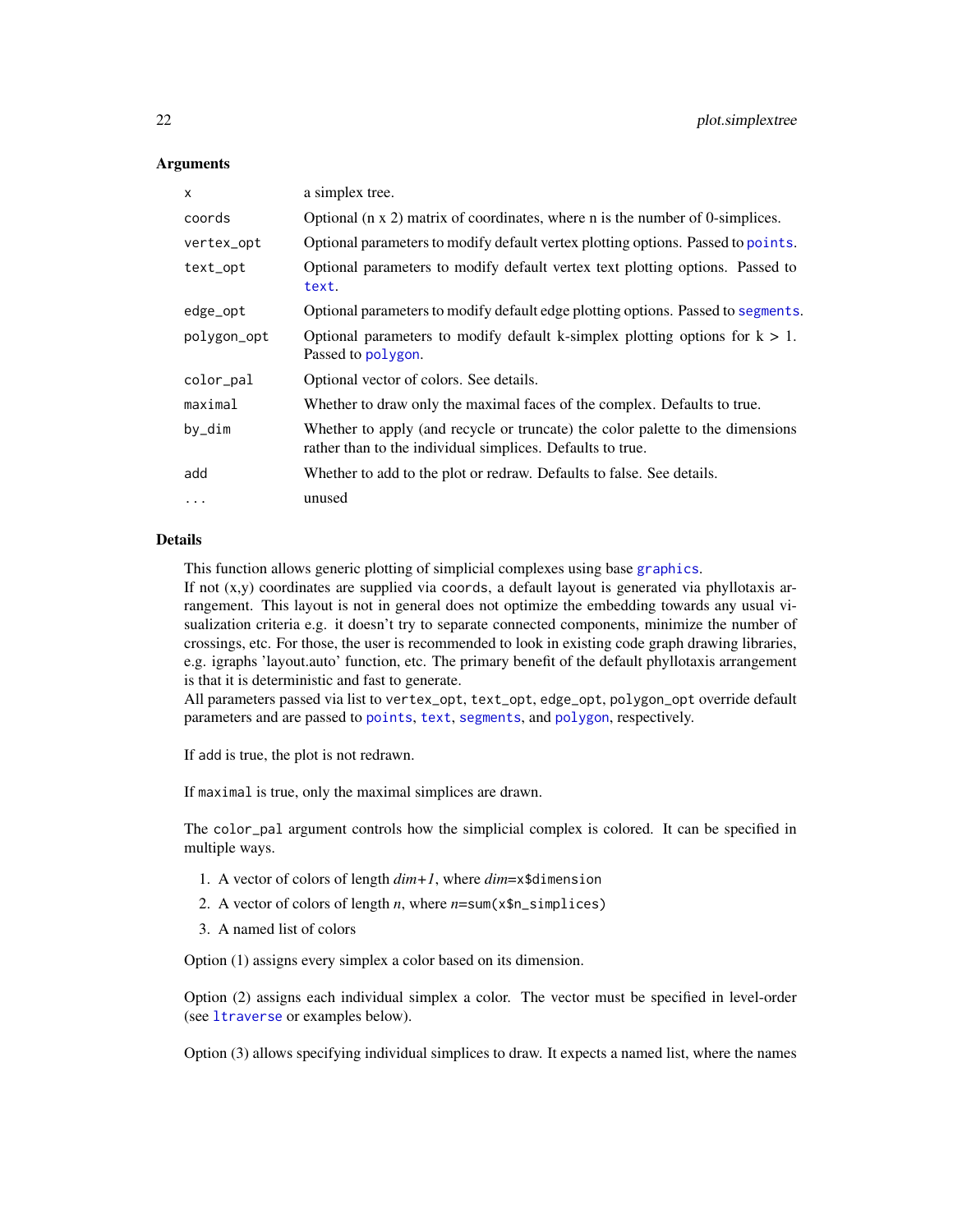#### plot.simplextree 23

must correspond to simplices in x as comma-separated strings and whose values are colors. If option (3) is specified, this method will *only* draw the simplices given in color\_pal.

If length(color\_pal) does not match the dimension or the number of simplices in the complex, the color palette is recyled and simplices are as such.

```
## Simple 3-simplex
st <- simplex_tree() %>% insert(list(1:4))
## Default is categorical colors w/ diminishing opacity
plot(st)
## If supplied colors have alpha defined, use that
vpal <- rainbow(st$dimension + 1)
plot(st, color_pal = vpal)
## If alpha not supplied, decreasing opacity applied
plot(st, color_pal = substring(vpal, first=1, last=7))
## Bigger example; observe only maximal faces (+vertices and edges) are drawn
st <- simplex_tree(list(1:3, 2:5, 5:9, 7:8, 10))
plot(st, color_pal = rainbow(st$dimension + 1))
## If maximal == FALSE, every simplex is drawn (even on top of each other)
vpal \leftarrow rainbow(st$dimension + 1)[c(1,2,5,4,3)]pal_alpha <- c(1, 1, 0.2, 0.35, 0.35)
vpal <- sapply(seq_along(vpal), function(i) adjustcolor(vpal[i], alpha.f = pal_alpha[i]))
plot(st, color_pal = vpal, maximal = FALSE)
## You can also color each simplex individually by supplying a vector
## of the same length as the number of simplices.
plot(st, color_pal = sample(rainbow(sum(st$n_simplices))))
## The order is assumed to follow the level order traversal (first 0-simplices, 1-, etc.)
## This example colors simplices on a rainbow gradient based on the sum of their labels
si_sum <- straverse(st %>% level_order, sum)
rbw\_pal \leq rev(rainbow(50, start=0, end=4/6))plot(st, color_pal=rbw_pal[cut(si_sum, breaks=50, labels = FALSE)])
## This also makes highlighting simplicial operations fairly trivial
four_cofaces <- as.list(cofaces(st, 4))
coface_pal <- straverse(level_order(st), function(simplex){
    ifelse(list(simplex) %in% four_cofaces, "orange", "blue")
})
plot(st, color_pal=unlist(coface_pal))
## You can also give a named list to draw individual simplices.
## **Only the maximal simplices in the list are drawn**
blue_vertices <- structure(as.list(rep("blue", 5)), names=as.character(seq(5, 9)))
```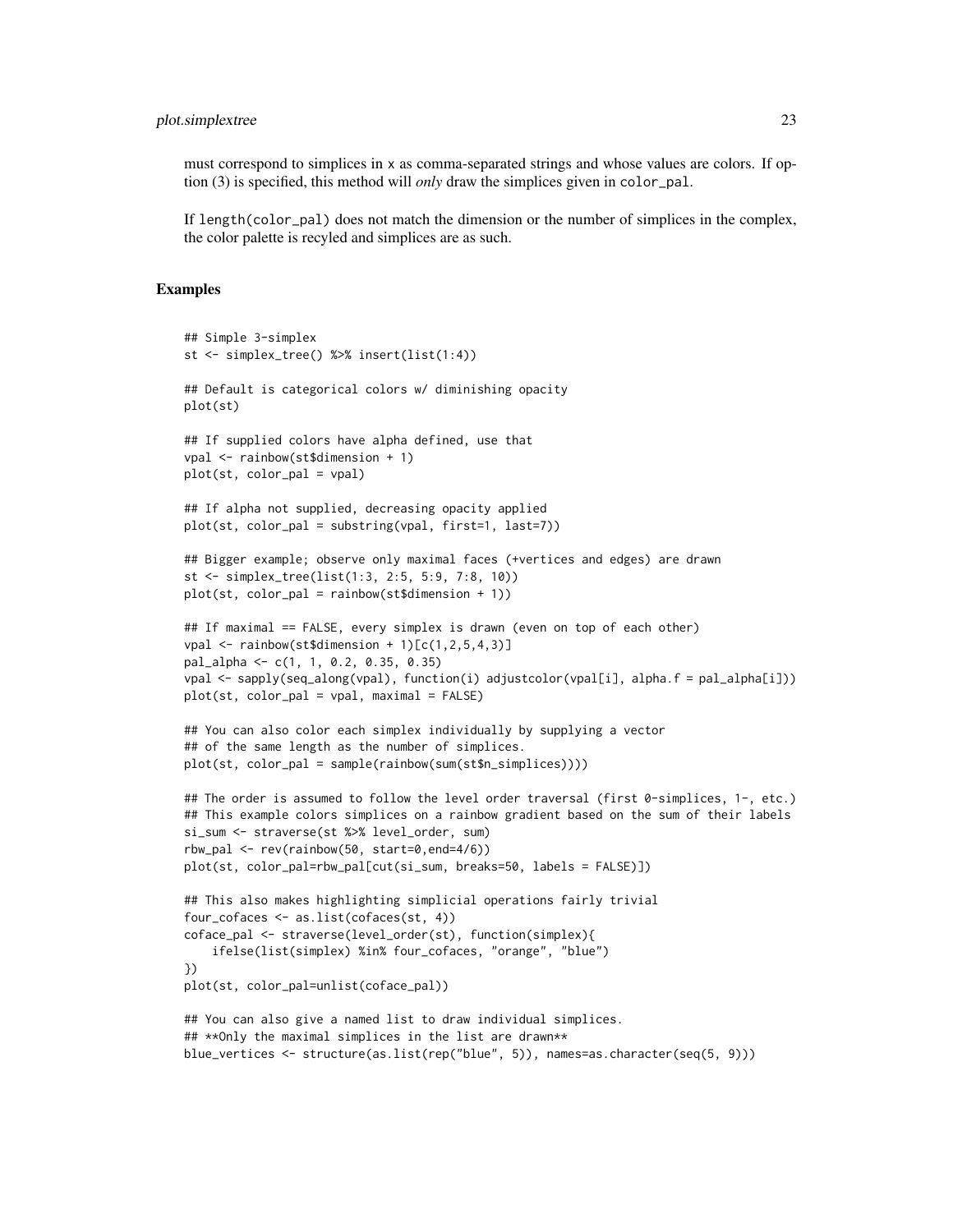<span id="page-23-0"></span>plot(st, color\_pal=append(blue\_vertices, list("5,6,7,8,9"="red")))

<span id="page-23-1"></span>preorder *Generates a preorder traversal on the simplex tree.*

### Description

Generates a preorder traversal on the simplex tree.

### Usage

preorder(st, sigma = NULL)

### Arguments

| st    | the simplex tree to traverse.      |
|-------|------------------------------------|
| sigma | simplex to start the traversal at. |

print.st\_traversal *print.st\_traversal*

### Description

print.st\_traversal

#### Usage

```
## S3 method for class 'st_traversal'
print(x, \ldots)
```
### Arguments

| traversal object. |  |
|-------------------|--|
|                   |  |

... unused.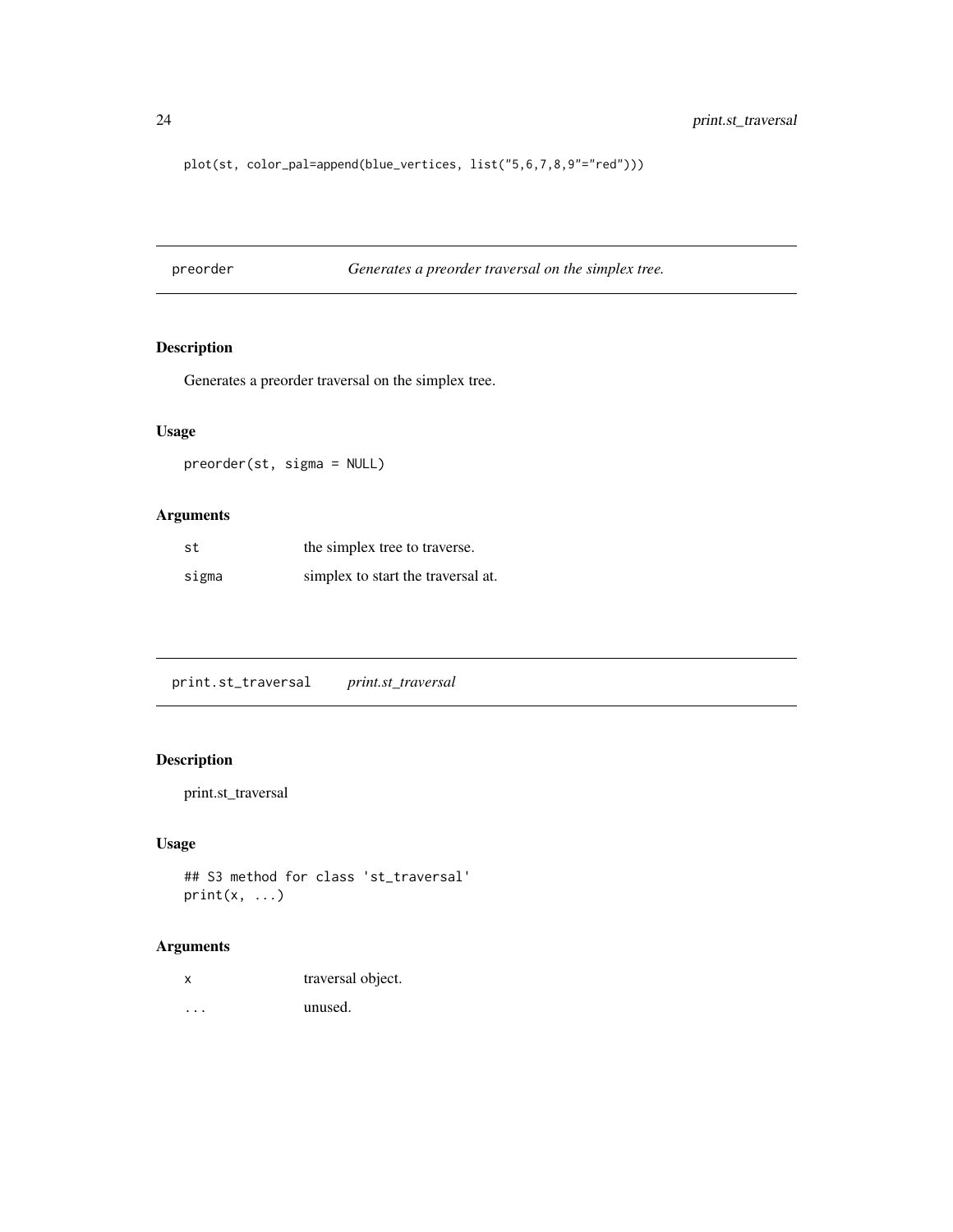<span id="page-24-0"></span>print\_simplices *Print simplices to the console*

#### **Description**

Prints simplices in a formatted way

Prints a traversal, a simplex tree, or a list of simplices to the R console, with options to customize how the simplices are printed. The format must be one of "summary", "tree", "cousins", "short", "column", or "row", with the default being "short". In general, the "tree" and "cousins" format give more details on the structure of the trie, whereas the other formats just change how the given set of simplices are formatted.

The "tree" method prints the nodes grouped by the same last label and indexed by depth. The printed format is:

[vertex]  $(h = [subtree height])$ : [subtree depth] $([subtree])$ 

Where each lists the top node (*vertex*) and its corresponding subtree. The *subtree height* displays the highest order k-simplex in that subtree. Each level in the subtree tree is a set of sibling k-simplices whose order is given by the number of dots ('.') proceeding the print level.

The "cousin" format prints the simplex relations used by various algorithms to speed up finding adjacencies in the complex. The cousins are grouped by label and depth. The format looks like: (last=[label], depth=[depth of label]): [simplex]

This function is useful for understanding how the simplex tree is stored, and for debugging purposes.

#### Usage

```
print_simplices(
  st,
  format = c("summary", "tree", "cousins", "short", "column", "row")
\lambda
```

| st     | a simplex tree.                                        |
|--------|--------------------------------------------------------|
| format | the choice of how to format the printing. See details. |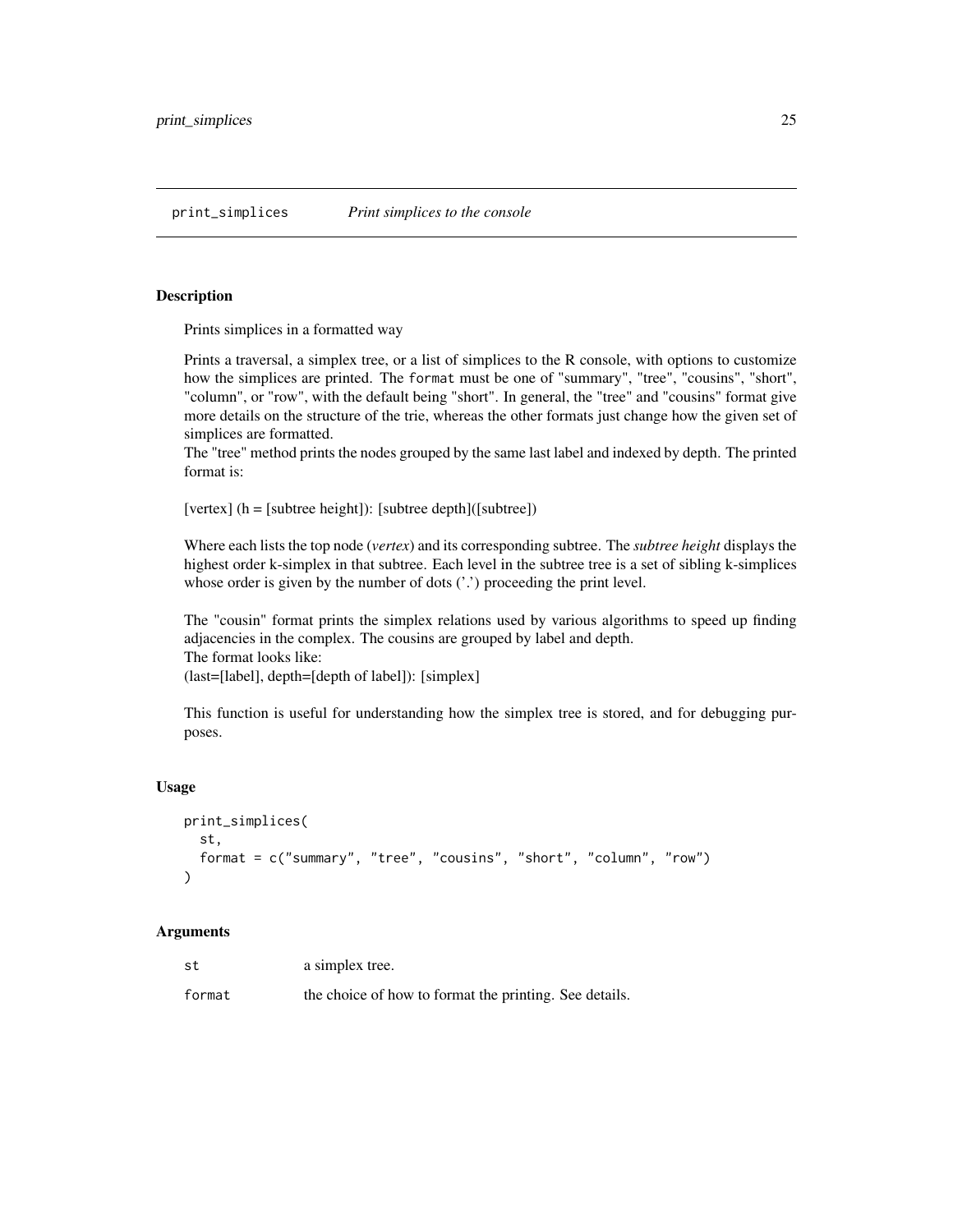<span id="page-25-0"></span>

This function allows one to 'reorder' or 'reindex' vertex ids.

### Usage

reindex(st, ids)

#### Arguments

| st  | a simplex tree.                        |
|-----|----------------------------------------|
| ids | vector of new vertex ids. See details. |

#### Details

The ids parameter must be a sorted integer vector of new ids with length matching the number of vertices. The simplex tree is modified to replace the vertex label at index i with ids[i]. See examples.

### Examples

```
st <- simplex_tree()
st %>% insert(1:3) %>% print_simplices("tree")
# 1 (h = 2): .( 2 3 )..( 3 )
# 2 (h = 1): (3)# 3 (h = 0):
st %>% reindex(4:6) %>% print_simplices("tree")
# 4 (h = 2): (56). (6)
# 5 (h = 1): (6)# 6 (h = 0):
```
<span id="page-25-1"></span>remove *Remove simplices*

### Description

Removes simplices from the simplex tree. Individual simplices are specified as vectors, and a set of simplices as a list of vectors.

#### Usage

remove(st, simplices)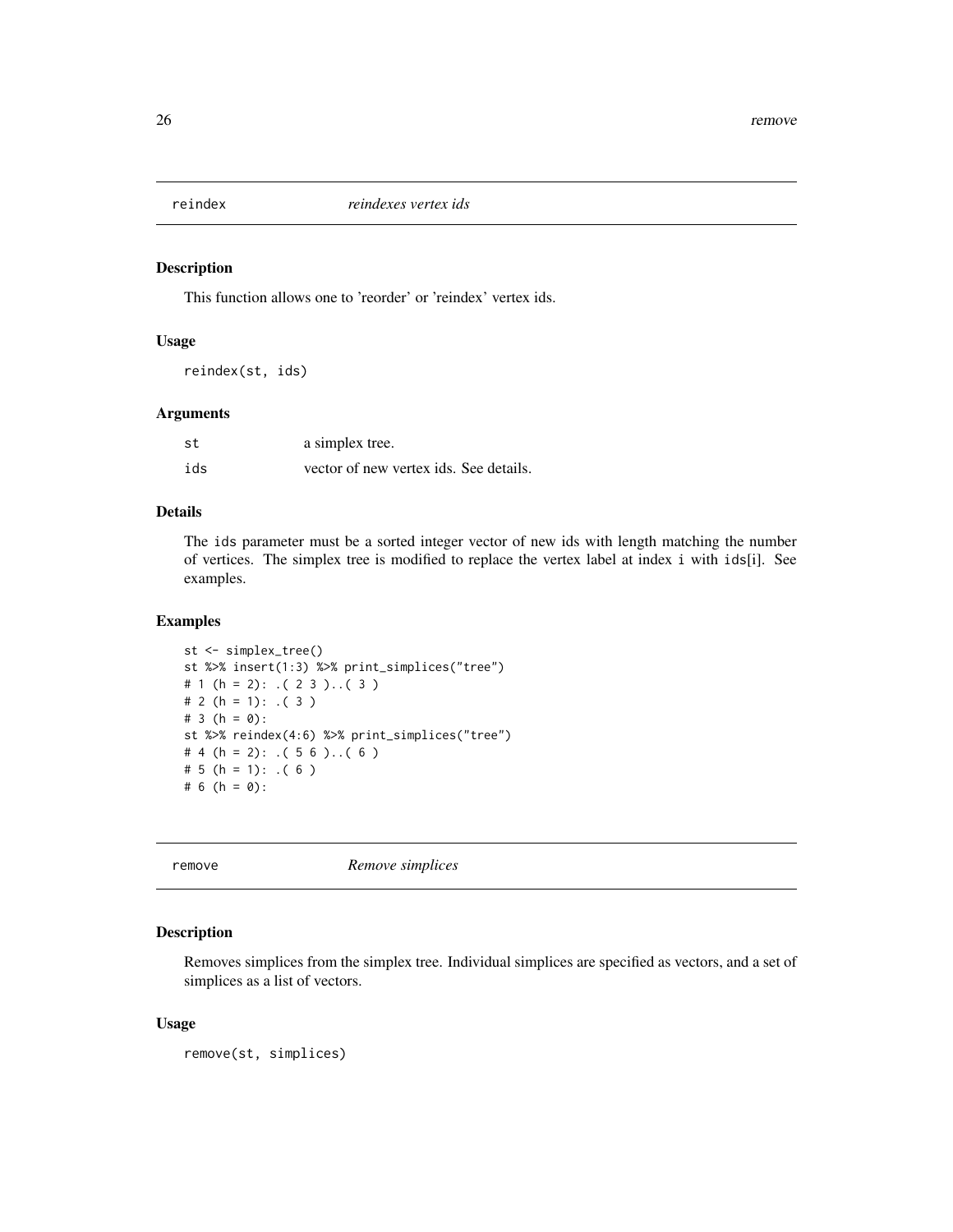<span id="page-26-0"></span>rips 27

### Arguments

| st        | a simplex tree.                                                                                 |
|-----------|-------------------------------------------------------------------------------------------------|
| simplices | simplices to insert, either as a vector, a list of vectors, or a column-matrix. See<br>details. |

### Details

This function allows removal of a arbitrary order simplices. If simplex already exists in the tree, it is removed, otherwise the tree is not modified. simplex is sorted before traversing the trie. Cofaces of simplex are also removed.

If simplices is a vector, it's assumed to be a simplex. If a list, its assumed each element in the list represents a simplex (as vectors). If the simplices to insert are all of the same dimension, you can also optionally use a matrix, where each column is assumed to be a simplex.

#### See Also

find remove

rips *rips*

### Description

Constructs the Vietoris-Rips complex.

#### Usage

```
rips(d, eps = enclosing_radius(d), dim = 1L, filtered = FALSE)
```

| d        | a numeric 'dist' vector.                                             |
|----------|----------------------------------------------------------------------|
| eps      | diameter parameter.                                                  |
| dim      | maximum dimension to construct up to. Defaults to 1 (edges only).    |
| filtered | whether to construct the filtration. Defaults to false. See details. |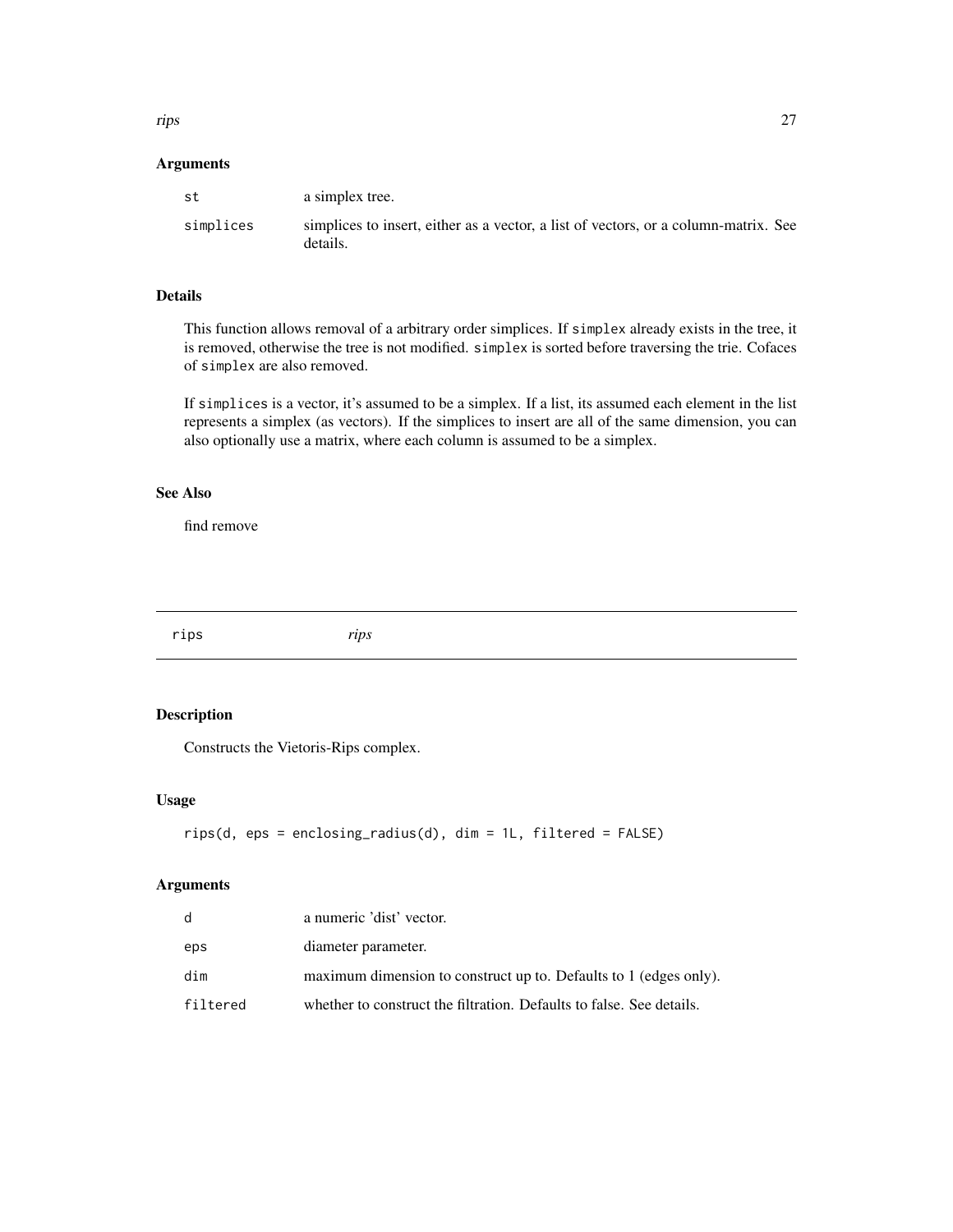<span id="page-27-1"></span><span id="page-27-0"></span>

Provides a compressed serialization interface for the simplex tree.

#### Usage

```
serialize(st)
```
#### Arguments

st a simplex tree.

#### Details

The serialize/deserialize commands can be used to compress/uncompress the complex into smaller form amenable for e.g. storing on disk (see saveRDS) or saving for later use. The serialization.

### See Also

Other serialization: [deserialize\(](#page-7-1))

```
st <- simplex_tree(list(1:5, 7:9))
st2 <- deserialize(serialize(st))
all.equal(as.list(preorder(st)), as.list(preorder(st2)))
# TRUE
set.seed(1234)
R \leq rips(dist(replied 2, rnorm(100))), eps = pnorm(0.10), dim = 2)print(R$n_simplices)
# 100 384 851
## Approx. size of the full complex
print(utils::object.size(as.list(preorder(R))), units = "Kb")
# 106.4 Kb
## Approx. size of serialized version
print(utils::object.size(serialize(R)), units = "Kb")
# 5.4 Kb
## You can save these to disk via e.g. saveRDS(serialize(R), ...)
```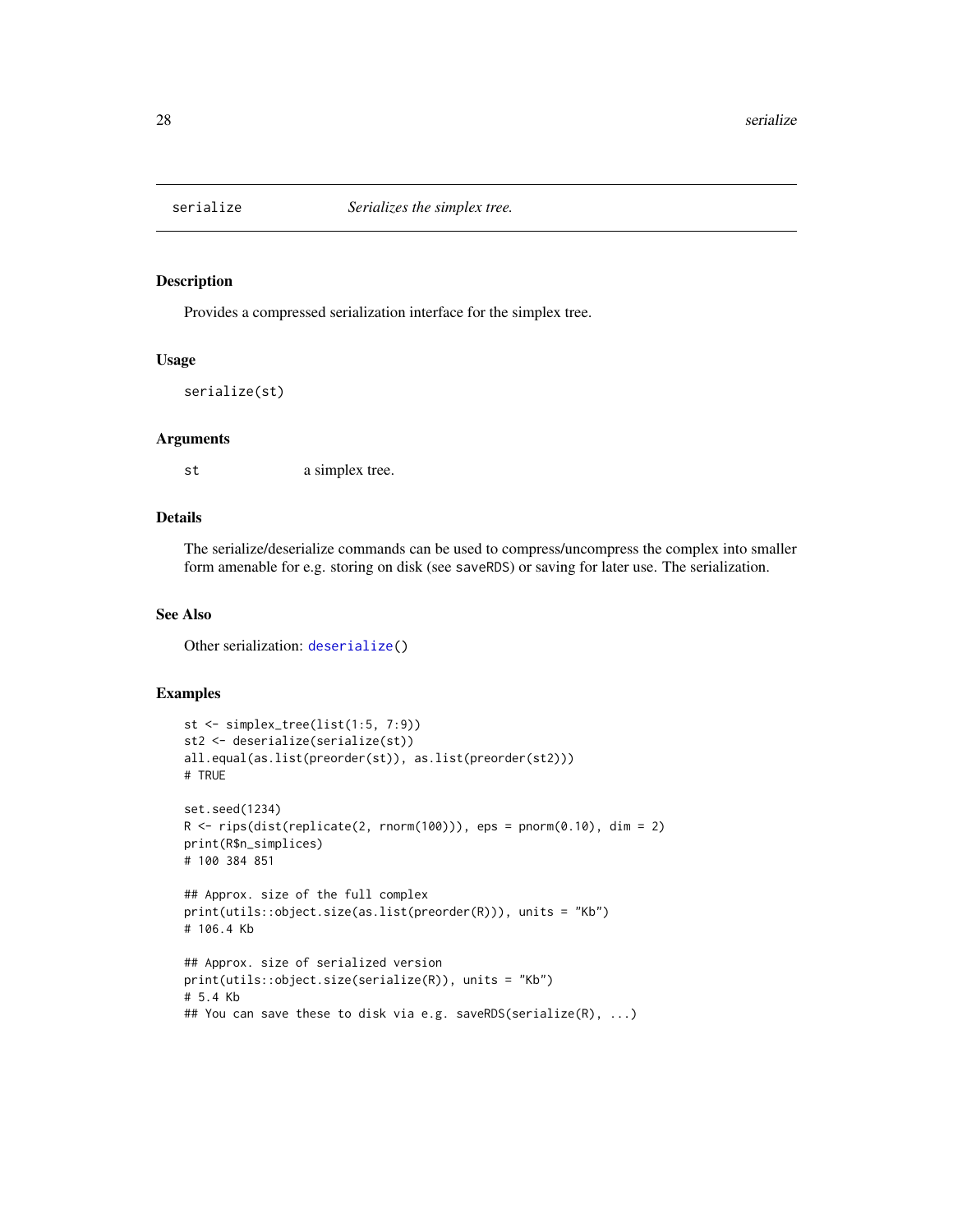<span id="page-28-0"></span>simplex\_tree *Simplex Tree*

#### Description

Simplex tree class exposed as an Rcpp Module.

#### Usage

```
simplex_tree(simplices = NULL)
```
### Arguments

simplices optional simplices to initialize the simplex tree with. See [insert](#page-12-1).

#### Details

A simplex tree is an ordered trie-like structure specialized for storing and doing general computation simplicial complexes. Here is figure of a simplex tree, taken from the original paper (see 1):



The current implementation provides a subset of the functionality described in the paper.

### Value

A queryable simplex tree, as a Rcpp\_SimplexTree object (Rcpp module).

#### Fields

n\_simplices A vector, where each index k denotes the number (k-1)-simplices.

dimension The dimension of the simplicial complex.

### **Properties**

Properties are actively bound shortcuts to various methods of the simplex tree that may be thought of as fields. Unlike fields, however, properties are not explicitly stored: they are generated on access.

\$id\_policy The policy used to generate new vertex ids. May be assigned "compressed" or "unique". See [generate\\_ids](#page-11-1).

\$vertices The 0-simplices of the simplicial complex, as a matrix.

\$edges The 1-simplices of the simplicial complex, as a matrix.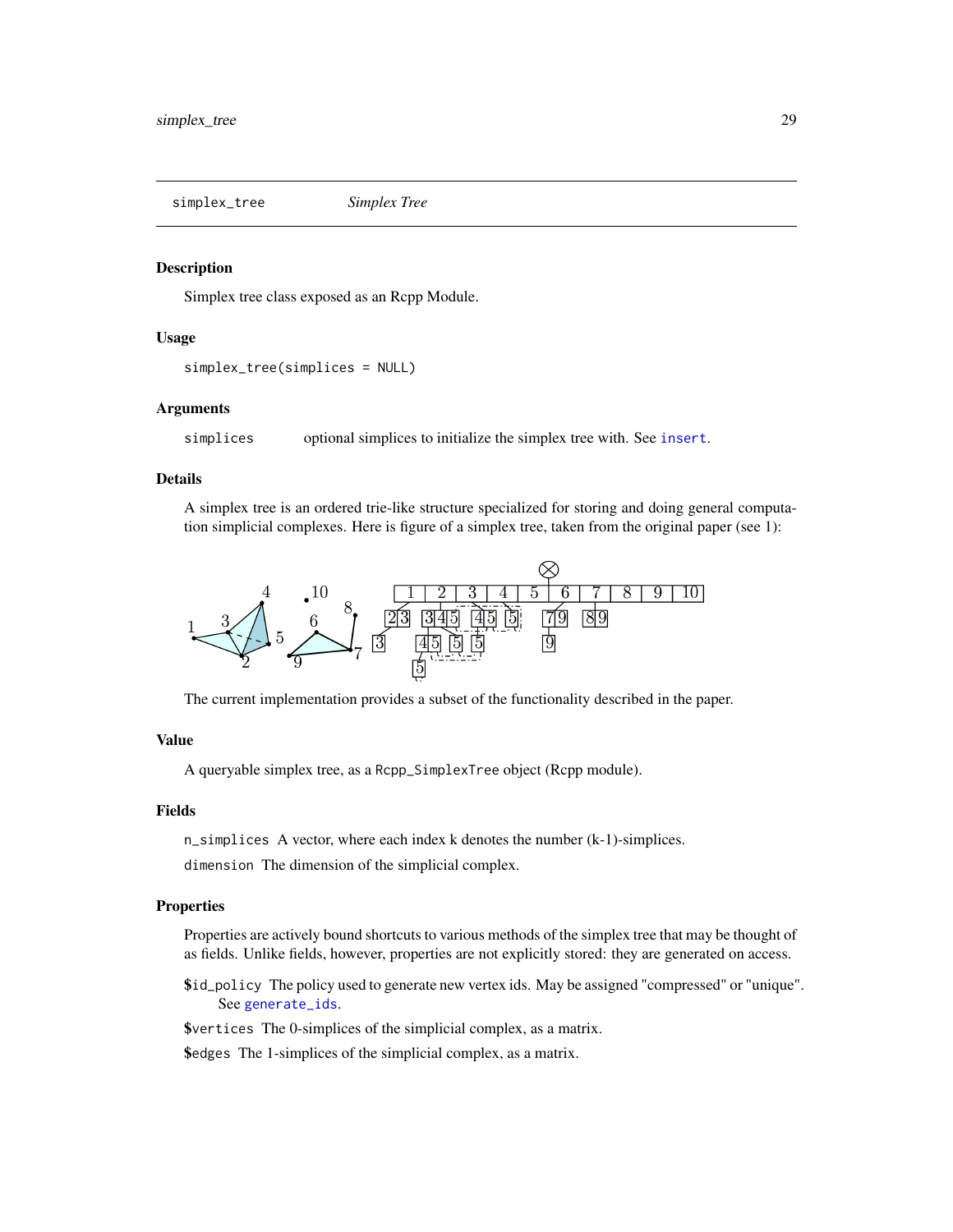<span id="page-29-0"></span>\$triangles The 2-simplices of the simplicial complex, as a matrix.

\$quads The 3-simplices of the simplicial complex, as a matrix.

\$connected\_components The connected components of the simplicial complex.

#### Methods

\$as\_XPtr Creates an external pointer.

\$clear Clears the simplex tree.

\$[generate\\_ids](#page-11-1) Generates new vertex ids according to the set policy.

**\$[degree](#page-7-2)** Returns the degree of each given vertex.

\$[adjacent](#page-2-1) Returns vertices adjacent to a given vertex.

\$[insert](#page-12-1) Inserts a simplex into the trie.

**\$[remove](#page-25-1)** Removes a simplex from the trie.

\$[find](#page-10-1) Returns whether a simplex exists in the trie.

\$[collapse](#page-5-1) Performs an elementary collapse.

**\$[contract](#page-6-1)** Performs an edge contraction.

\$[expand](#page-9-1) Performs an k-expansion.

\$[traverse](#page-31-2) Traverses a subset of the simplex tree, applying a function to each simplex.

\$[ltraverse](#page-31-1) Traverses a subset of the simplex tree, applying a function to each simplex and returning the result as a list.

*<u>Sis</u>* face Checks for faces.

\$[is\\_tree](#page-15-1) Checks if the simplicial complex is a tree.

\$as\_list Converts the simplicial complex to a list.

\$as\_adjacency\_matrix Converts the 1-skeleton to an adjacency matrix.

\$as\_adjacency\_list Converts the 1-skeleton to an adjacency list.

\$as\_edgelist Converts the 1-skeleton to an edgelist.

#### Author(s)

Matt Piekenbrock

#### References

Boissonnat, Jean-Daniel, and Clement Maria. "The simplex tree: An efficient data structure for general simplicial complexes." Algorithmica 70.3 (2014): 406-427.

#### Examples

```
## Recreating simplex tree from figure.
st <- simplex_tree()
st %>% insert(list(1:3, 2:5, c(6, 7, 9), 7:8, 10))
plot(st)
```
## Example insertion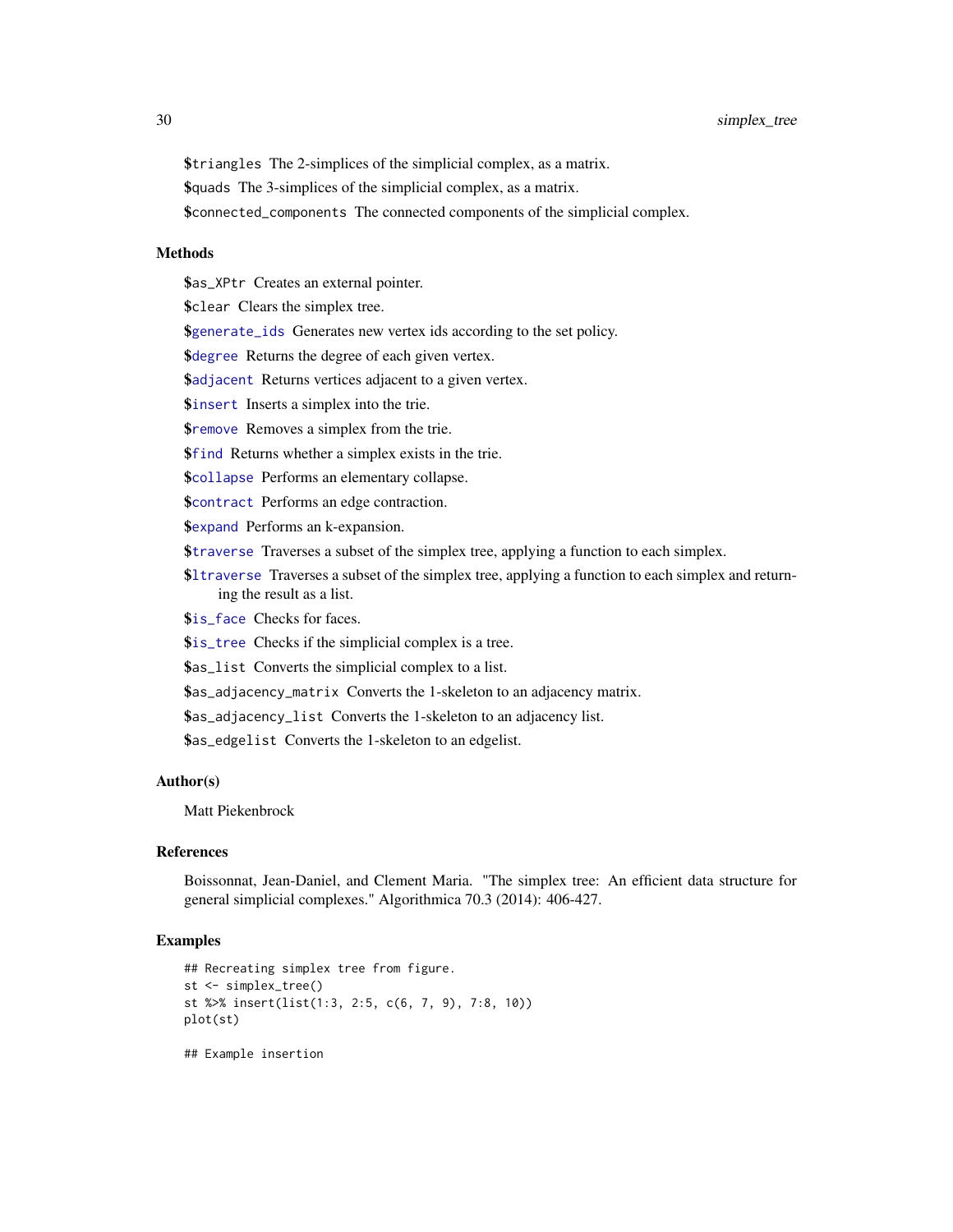### <span id="page-30-0"></span>sub\_to\_nat 31

```
st <- simplex_tree(list(1:3, 4:5, 6)) ## Inserts one 2-simplex, one 1-simplex, and one 0-simplex
print(st)
# Simplex Tree with (6, 4, 1) (0, 1, 2)-simplices
## More detailed look at structure
print_simplices(st, "tree")
# 1 (h = 2): (23). (3)# 2 (h = 1): .(3)
# 3 (h = 0):
# 4 (h = 1): (5)# 5 (h = 0):
# 6 (h = 0):
## Print the set of simplices making up the star of the simplex '2'
print_simplices(st %>% cofaces(2))
# 2, 2 3, 1 2, 1 2 3
## Retrieves list of all simplices in DFS order, starting with the empty face
dfs_list <- ltraverse(st %>% preorder(empty_face), identity)
## Get connected components
print(st$connected_components)
# [1] 1 1 1 4 4 5
## Use clone() to make copies of the complex (don't use the assignment '<-')
new_st <- st %>% clone()
## Other more internal methods available via `$`
list_of_simplices <- st$as_list()
adj_matrix <- st$as_adjacency_matrix()
# ... see also as_adjacency_list(), as_edge_list(), etc
```
sub\_to\_nat *sub\_to\_nat*

#### Description

Given a combination x, computes its position out of all lexicographically-ordered (n choose 2) combinations.

#### Usage

 $sub_to_nat(x, n)$ 

| x | matrix whose columns represent k-combinations. |
|---|------------------------------------------------|
| n | numerator of the binomial coefficient          |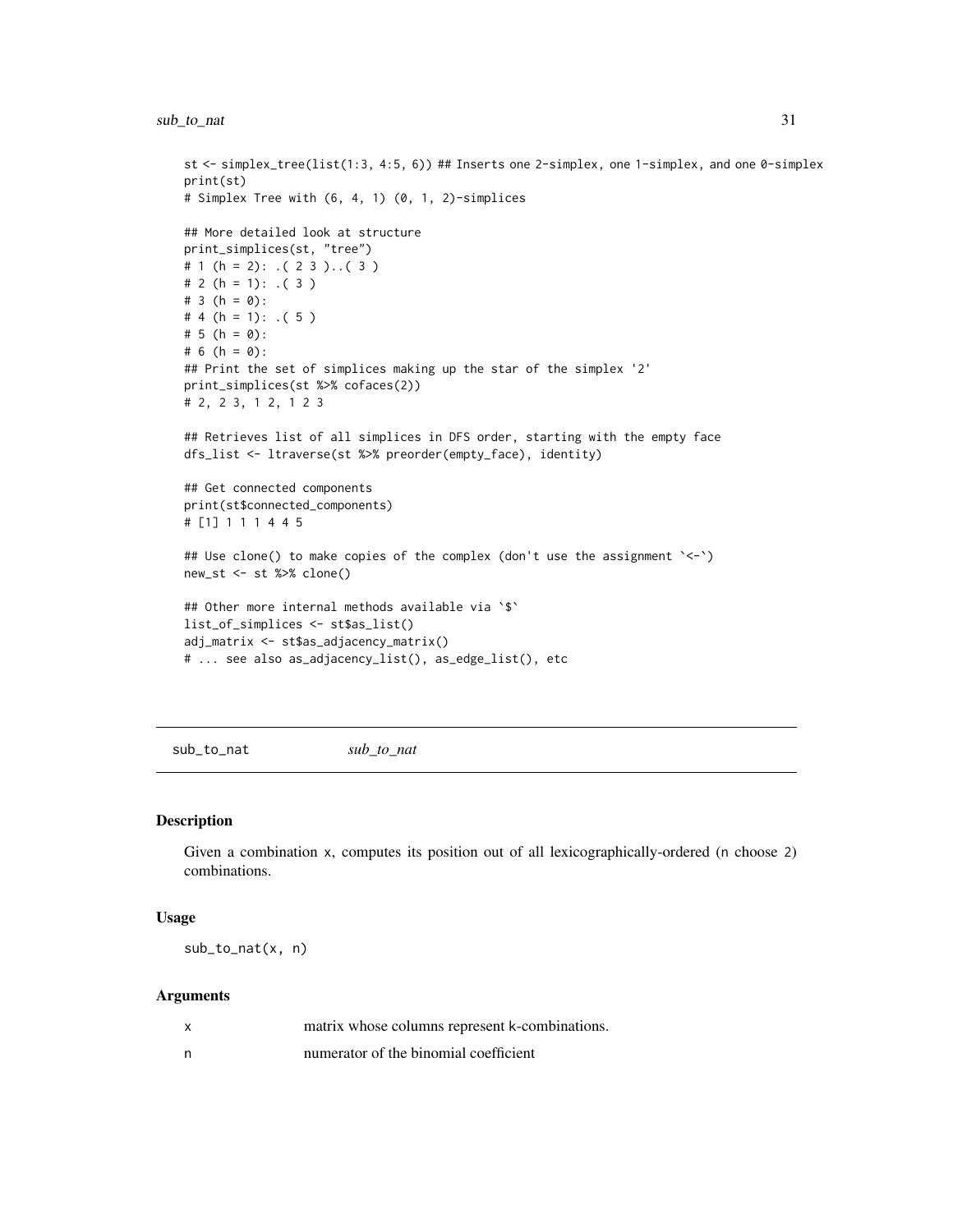### <span id="page-31-0"></span>Details

The mapping is done via an lexicographically-ordered combinadic mapping.

### Value

integer vector of the positions of the given combinations.

### References

McCaffrey, J. D. "Generating the mth lexicographical element of a mathematical combination." MSDN Library (2004).

### Description

Thresholds a given filtered simplicial complex.

#### Usage

threshold(st, index = NULL, value = NULL)

### Arguments

| st    | simplex tree.                          |
|-------|----------------------------------------|
| index | integer index to threshold to.         |
| value | numeric index to threshold filtration. |

<span id="page-31-2"></span>traverse *traverse*

### <span id="page-31-1"></span>Description

Traverses specific subsets of a simplicial complex.

### Usage

```
traverse(traversal, f, ...)
straverse(traversal, f, ...)
ltraverse(traversal, f, ...)
```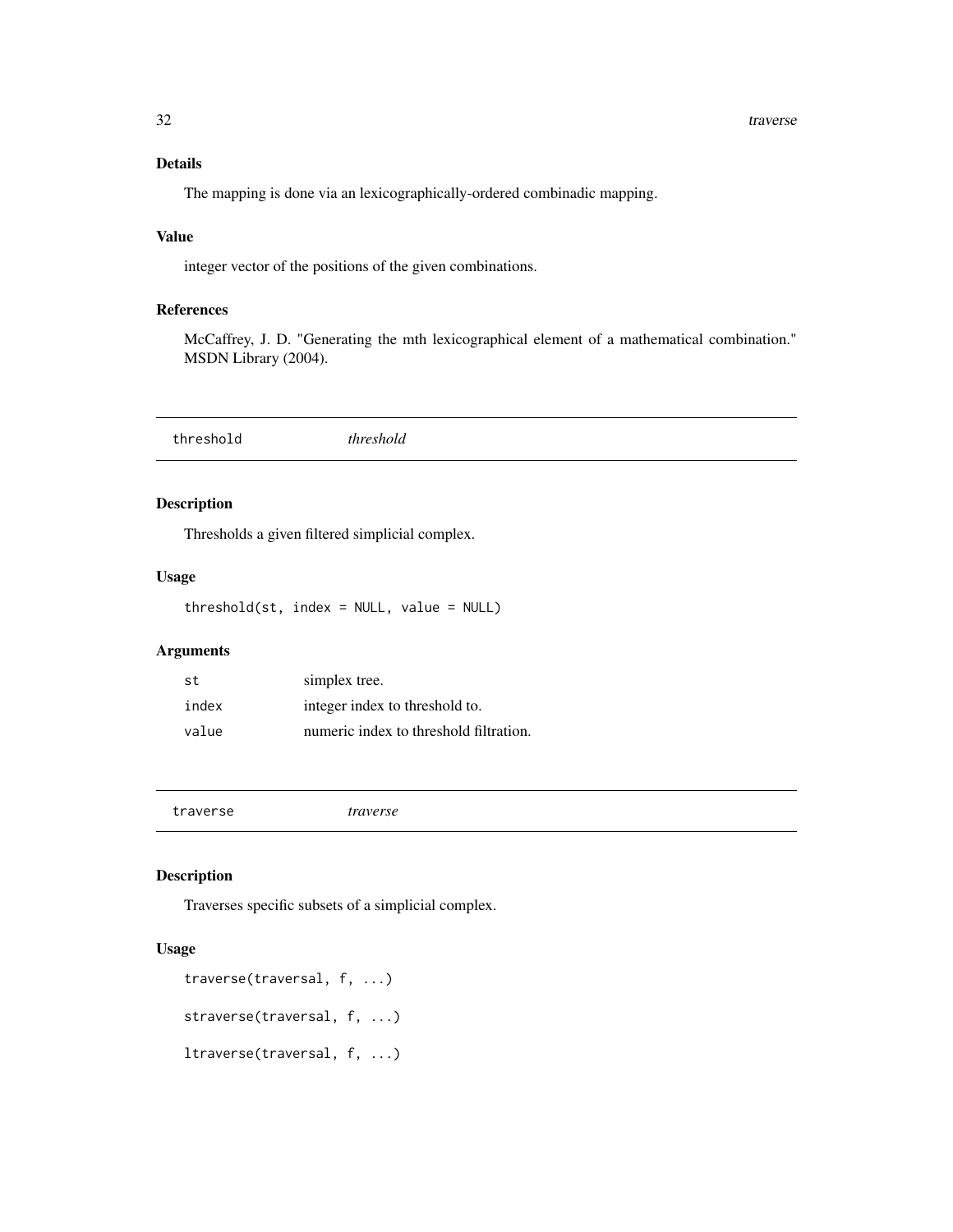#### <span id="page-32-0"></span>union\_find 33

#### Arguments

| traversal | the type of traversal.                 |
|-----------|----------------------------------------|
|           | the function to apply to each simplex. |
| $\cdot$   | unused.                                |

#### Details

[traverse](#page-31-2) allows for traversing ordered subsets of the simplex tree. The specific subset and order are determined by the choice of *traversal*: examples include the [preorder](#page-23-1) traversal, the [cofaces](#page-4-1) traversal, etc. See the links below. Each simplex in the traversal is passed as the first and only argument to f, one per simplex in the traversal. [traverse](#page-31-2) does nothing with the result; if you want to collect the results of applying f to each simplex into a list, use [ltraverse](#page-31-1) (or [straverse](#page-31-1)), which are meant to be used like [lapply](#page-0-0) and [sapply](#page-0-0), respectively.

### Value

NULL; for list or vector-valued returns, use ltraverse and straverse respectively.

#### Examples

```
## Starter example complex
st <- simplex_tree()
st %>% insert(list(1:3, 2:5))
## Print out complex using depth-first traversal.
st %>% preorder() %>% traverse(print)
## Collect the last labels of each simplex in the tree.
last_labels <- st %>% preorder() %>% straverse(function(simplex){ tail(simplex, 1) })
```
union\_find *UnionFind*

Union find structure exposed as an Rcpp Module.

#### Usage

union\_find( $n = 0$ L)

#### Arguments

Description

n Number of elements in the set.

#### Value

A disjoint set, as a Rcpp\_UnionFind object (Rcpp module).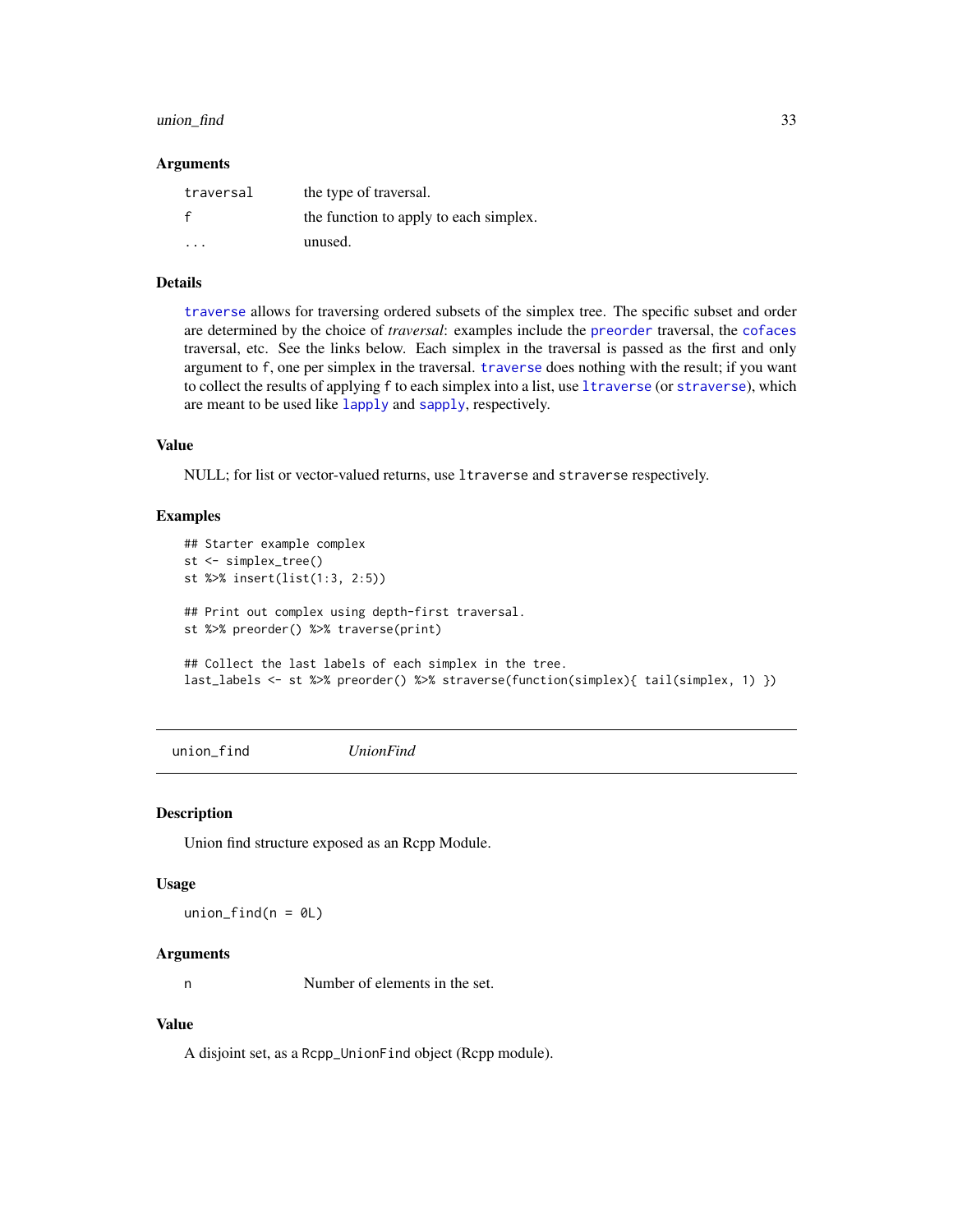### Methods

\$print.simplextree S3 method to print a basic summary of the simplex tree.

## Author(s)

Matt Piekenbrock